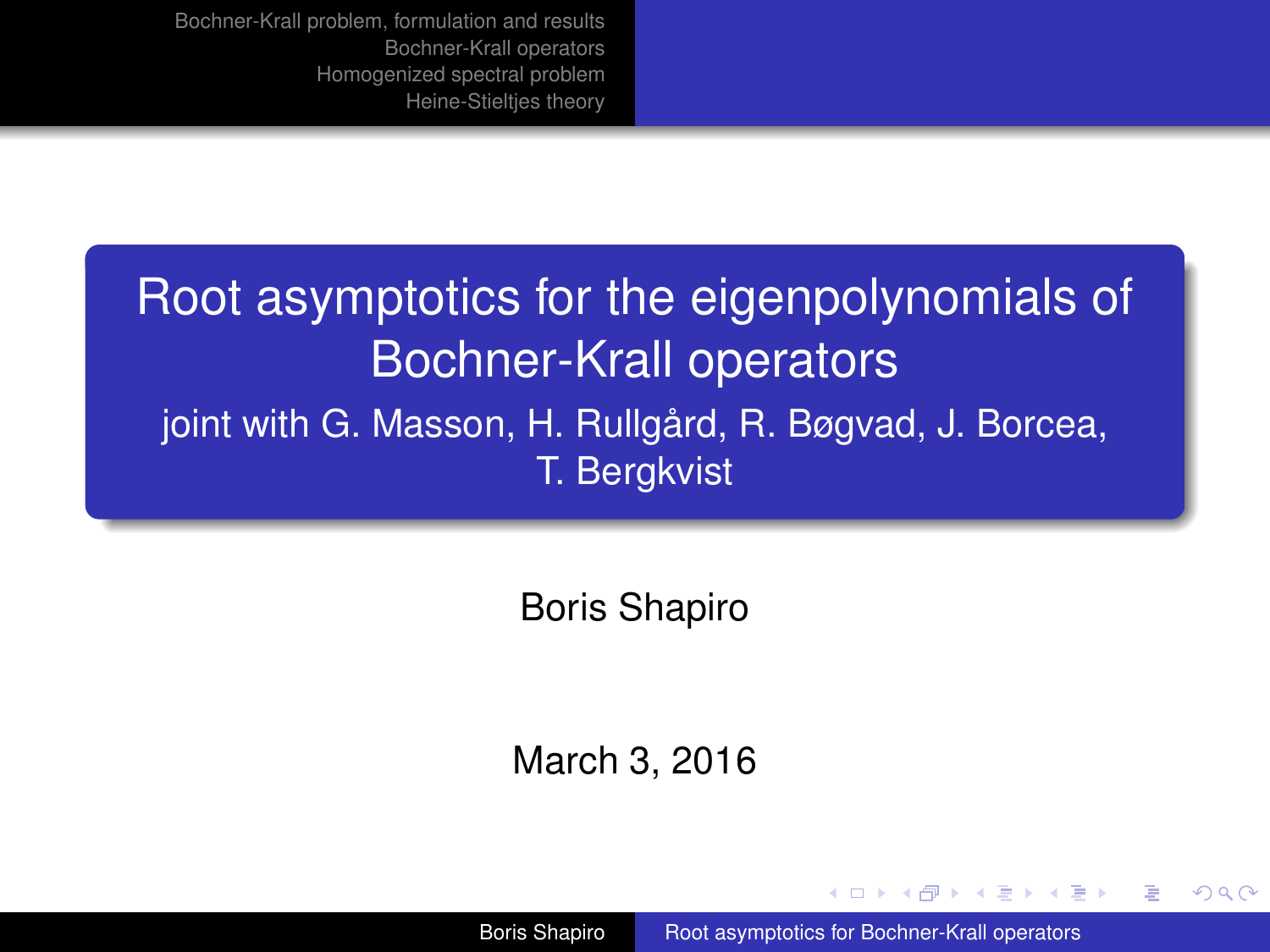# Topics to discuss



## [Bochner-Krall problem, formulation and results](#page-4-0)

- 2 [Bochner-Krall operators](#page-9-0)
	- [Non-degenerate case](#page-11-0)
	- [Degenerate case](#page-16-0)
- 3 [Homogenized spectral problem](#page-22-0)
- [Heine-Stieltjes theory](#page-27-0)

4 0 8 4 间 メラメメラト

 $QQ$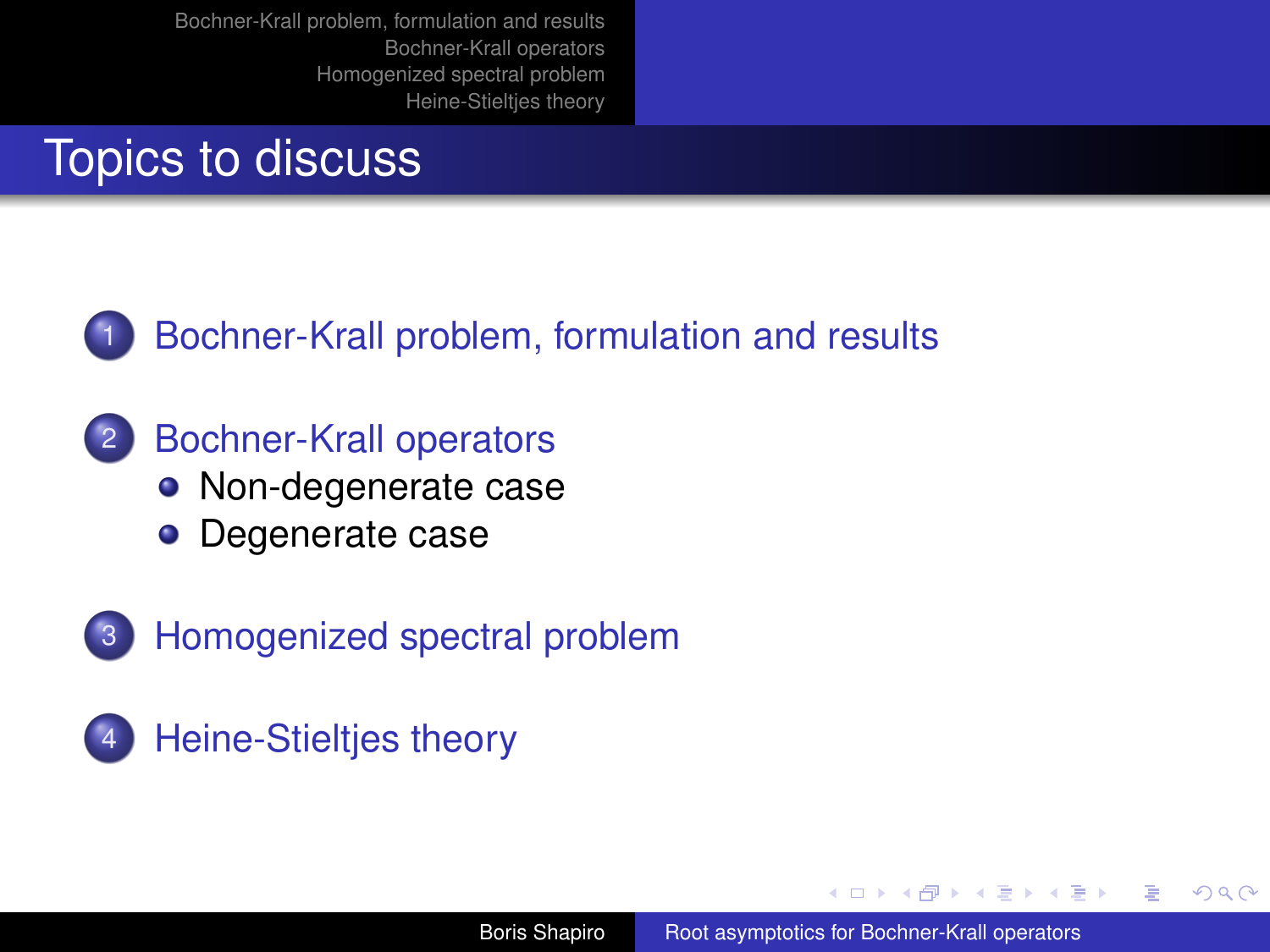## Main references

G. Masson and B. Shapiro, **On polynomial eigenfunctions of a hypergeometric-type operator**, Exper. Math., vol. 10, 609-618, (2001).

T. Berqkvist and H. Rullgård, **On polynomial eigenfunctions for a class of differential operators**, Math. Res. Lett., vol.9, 153-171, (2002).

T. Berqkvist, H. Rullgård and B. Shapiro, **On Bochner-Krall orthogonal polynomial systems**, Math. Scand., vol 94, 148–154, (2004).

イロメ イ押 メイヨメ イヨメ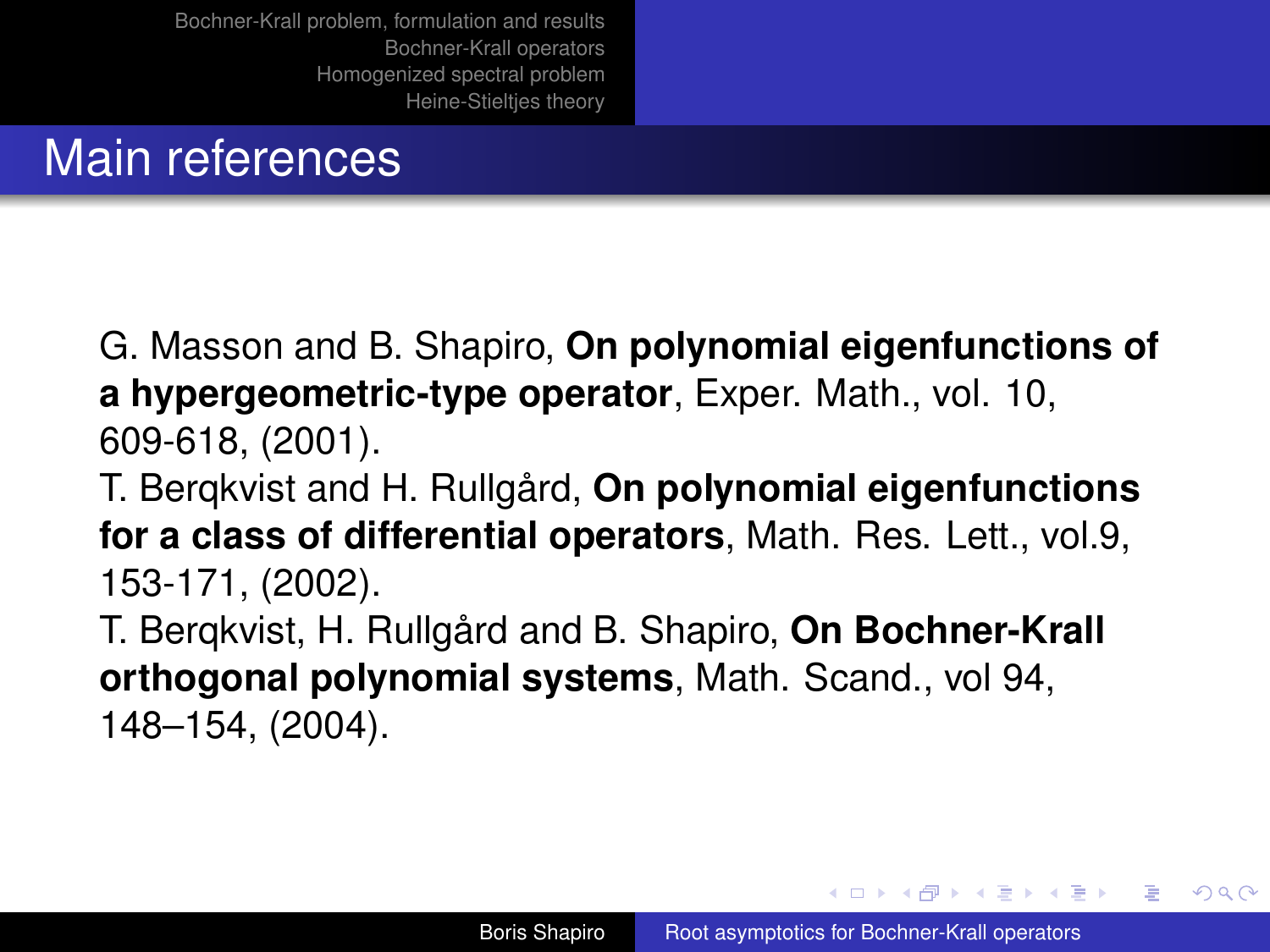# Main references continued

J. Borcea, B. Shapiro, **Root asymptotics of spectral polynomials for the Lamé operator**, Comm.Math.Phys, vol 282 (2008) 323–337.

J. Borcea, R. Bøgvad and B. Shapiro, **Homogenized spectral pencils for exactly solvable operators: asymptotics of polynomial eigenfunctions**, Publ. RIMS, vol 45 (2009) 525–568.

T. Bergkvist, **On asymptotics of polynomial eigenfunctions for exactly-solvable differential operators**, J. Approx. Theory 149 (2007), no. 2, 151–187.

イロメ イ押 メイヨメ イヨメ

 $QQ$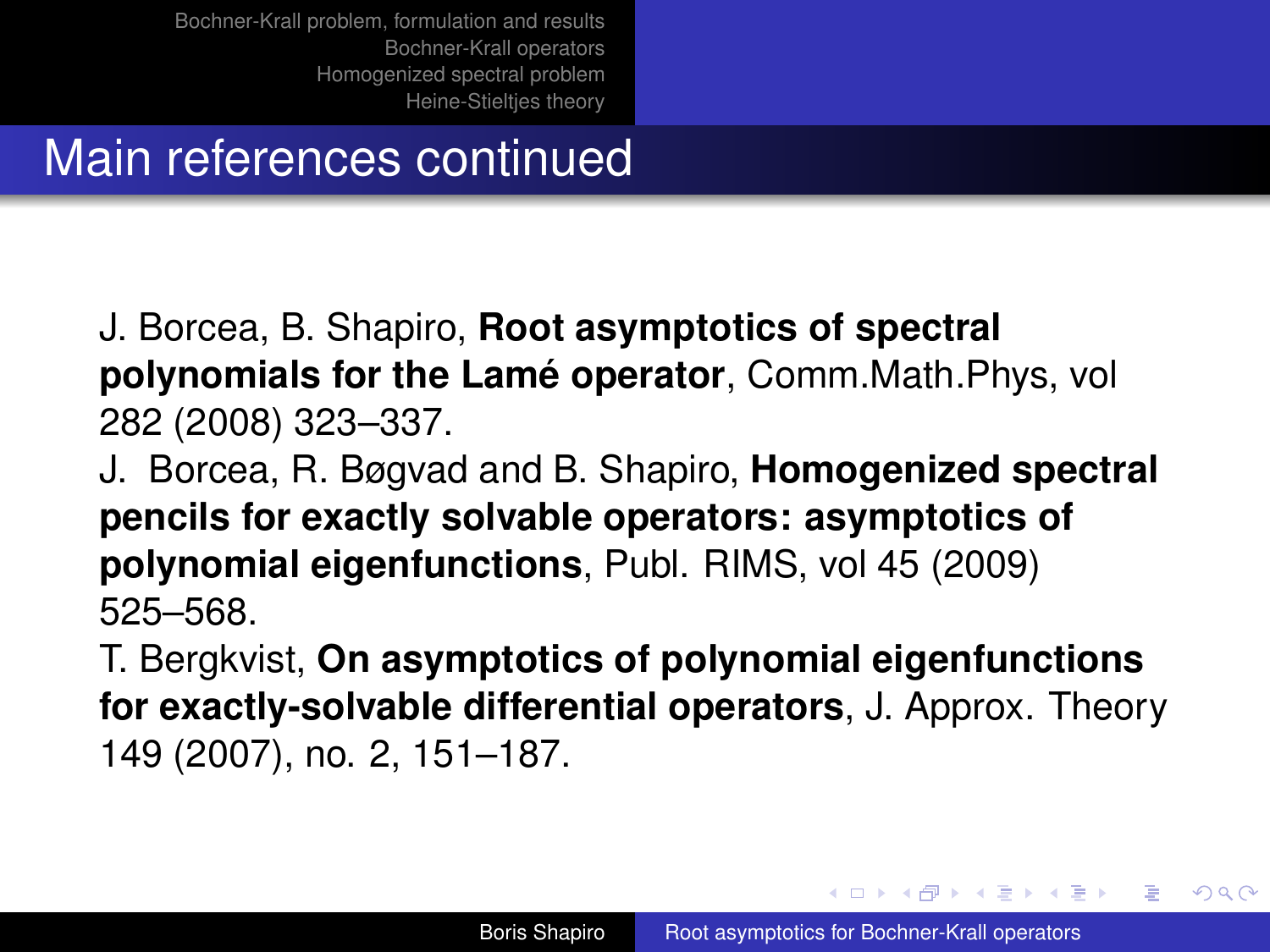# <span id="page-4-0"></span>Bochner-Krall problem

**Definition 1.** An operator  $T = \sum_{i=1}^{k} Q_i(z) \frac{d^i}{dz^i}$ *dz<sup>i</sup>* is called **Bochner-Krall** if deg  $Q_i(z) \leq i$  and there exists a value *i* such that deg  $Q_i(z) = i$ .

Obviously,  $T(z^j) = a_j z^j + \text{lower order terms, i.e. } T \text{ acts}$ diagonally in the monomial basis.

**Lemma.** For any Bochner-Krall operator *T* and sufficiently large *n* there exists a unique eigenpolynomial *pn*(*z*) of degree *n*.

In fact, S.Bochner has shown in 1929 that any linear differential univariate operator having an infinite sequence of polynomial eigenfunctions is a Bochner-Krall operator.

イロメ 不優 トメ ヨ メ ス ヨ メー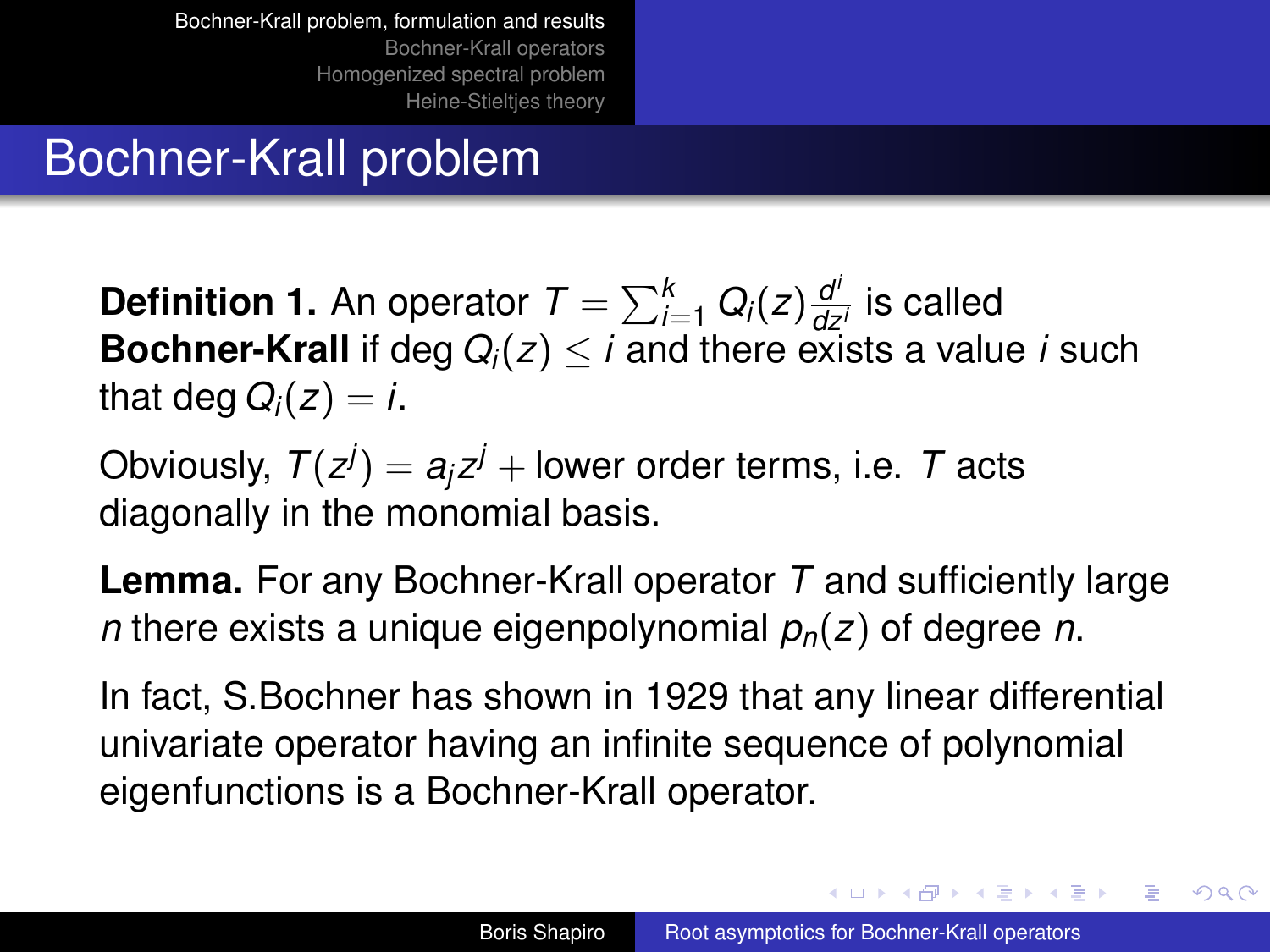# Bochner-Krall problem, cont.

#### Problem (Bochner (1929), Krall (1938))

*Which Bochner-Krall operators have orthogonal polynomials (with respect to a positive or a signed measure supported on* R*) as their sequences of eigenpolynomials?*

#### Lemma (Bochner)

*A Bochner-Krall operator having a sequence of orthogonal polynomials (BKOPS) must be of even order and formally self-adjoint.*

イロメ イ押 メイヨメ イヨメ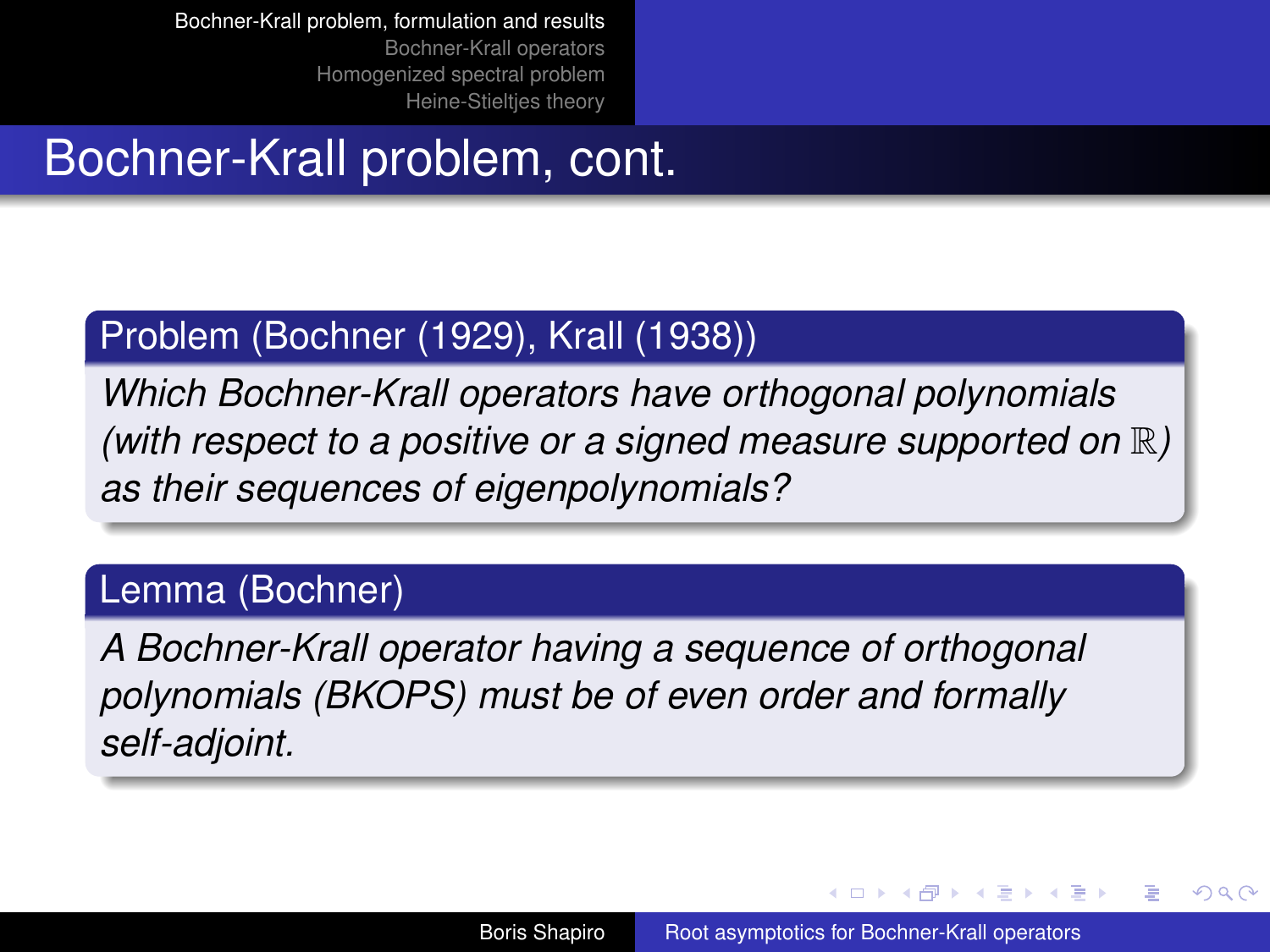# Bochner-Krall problem, cont.

#### Theorem (Bochner)

*The only second order BKOPS correspond to four classical orthogonal polynomial families: Jacobi, Bessel, Laguerre and Hermite polynomials.*

#### Theorem (Krall)

*The fourth order BKOPS additionally contain three more families: the Legendre-type, the Laguerre-type, the Jacobi-type polynomials.*

イロメ イ押 メイヨメ イヨメ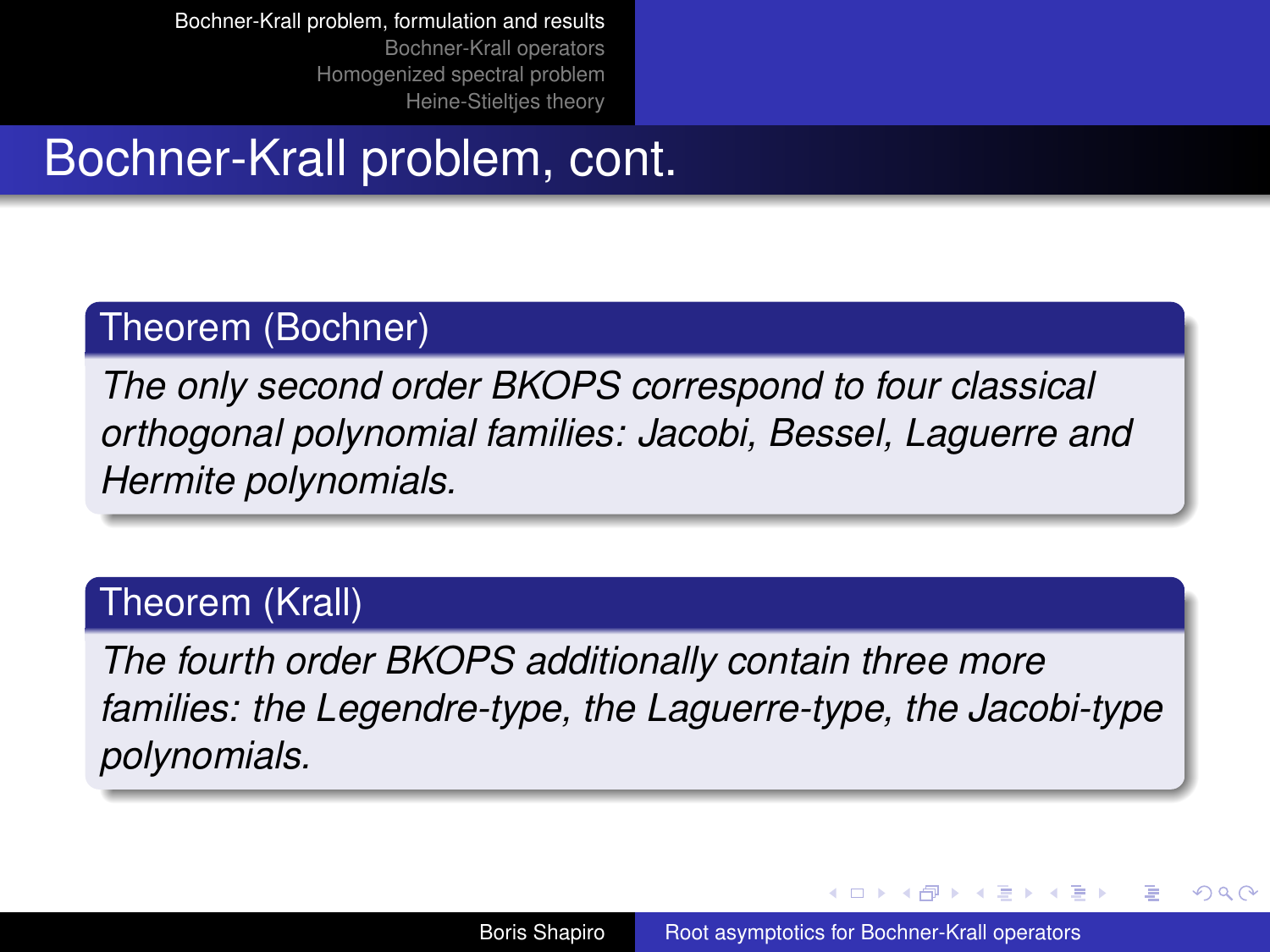# Bochner-Krall problem, cont.

For orders exceeding 4 the complete answer is still unknown!!!

All known BKOPS have distributional weights of the form  $w = u + v$ , where *u* is a classical orthogonal weight and *v* consists of some point masses supported on the boundary of the support of *u*.

It is conjectured that this is true for all BKOPS.

It is also conjectured that the leading coefficient of a BKOPS is a power of either linear or quadratic polynomial.

イロメ イ押 メイヨメ イヨメ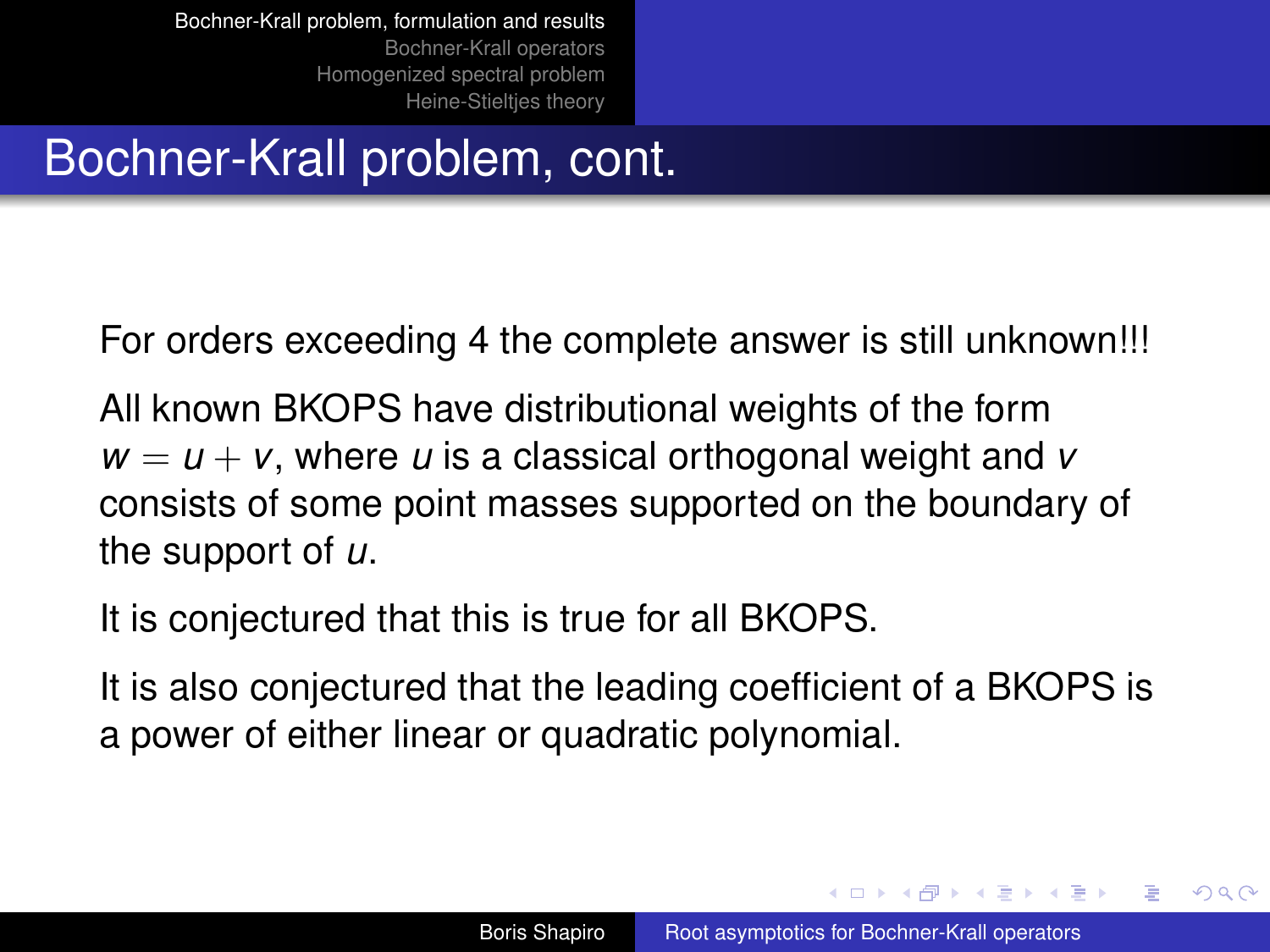# Bochner-Krall problem, cont.

#### Theorem (Kwon-Lee)

*The only BKOPS with compactly supported positive measure on* R *as the Jacobi-type polynomials, i.e. after an appropriate linear real change of variables they are orthogonal w.r.t*

$$
w = (1-x)^{\alpha}(1+x)^{\beta}H(1-x^2) + c\delta(x-1) + d\delta(x+1),
$$

*where*  $\alpha$ ,  $\beta$  > −1 *and*  $c$ ,  $d$  > 0, *and*  $H(x)$  *is the Heaviside step function.*

イロメ イ押 メイヨメ イヨメ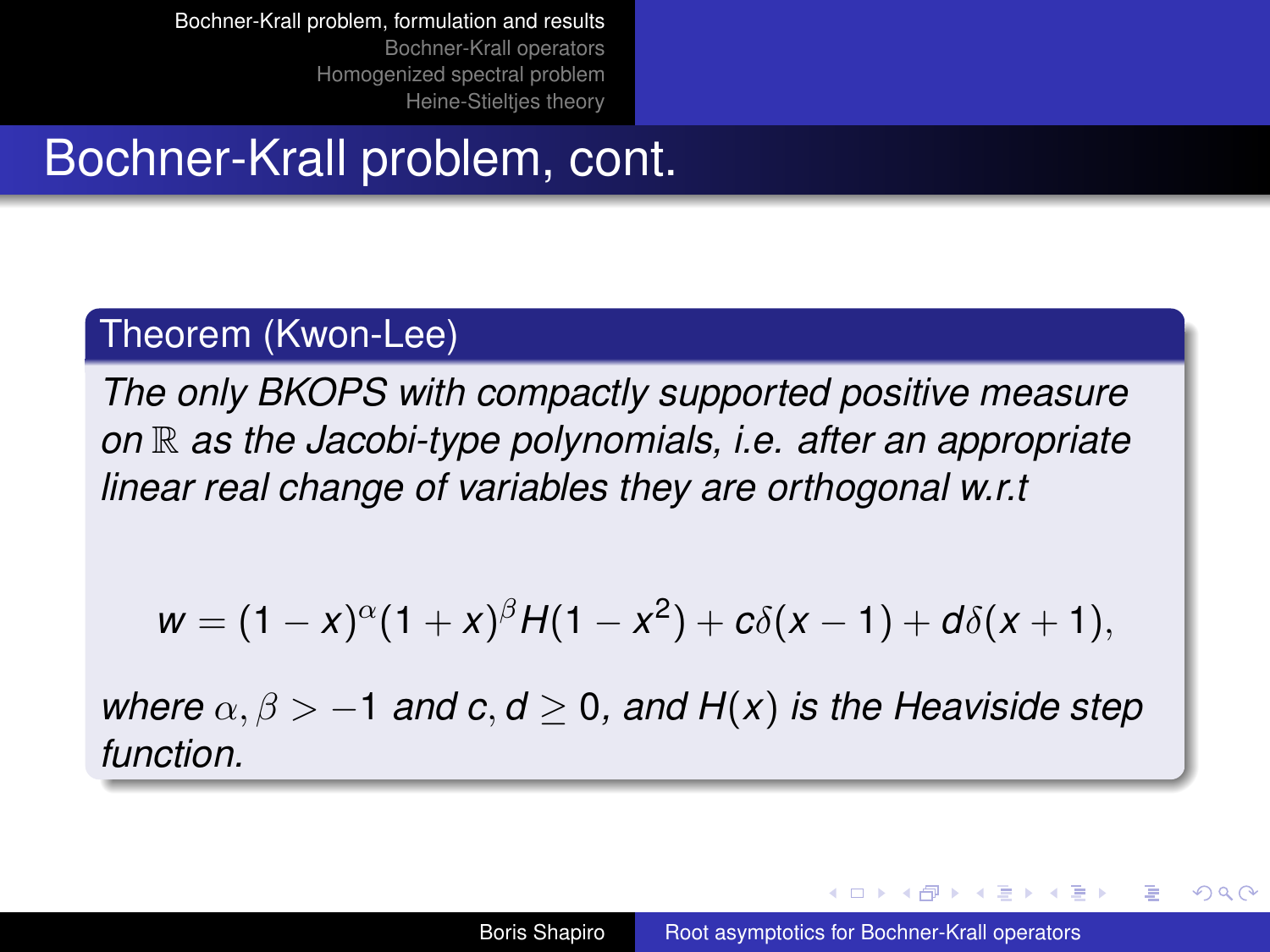[Non-degenerate case](#page-11-0) [Degenerate case](#page-16-0)

# <span id="page-9-0"></span>Main problem and examples

**Our main problem.** Given an arbitrary Bochner-Krall operator *T* describe the root asymptotics for the polynomial sequence  $\{p_n(z)\}.$ 

#### **Examples**

$$
T_1 = z(z - 1)(z - l)\frac{d^3}{dz^3}
$$
  
\n
$$
T_2 = (z - l)(z + l)(z - 2 + 3l)(z - 3 - 2l)\frac{d^4}{dz^4}
$$
  
\n
$$
T_3 = (z - l)(z + l)(z - 2 + 3l)(z - 3 - 2l)(z + 3)\frac{d^5}{dz^5}
$$
  
\n
$$
T_4 = (z^2 + 1)(z - 2 + 3l)(z - 3 - 2l)(z + 3)(z + 1 + l)\frac{d^6}{dz^6}
$$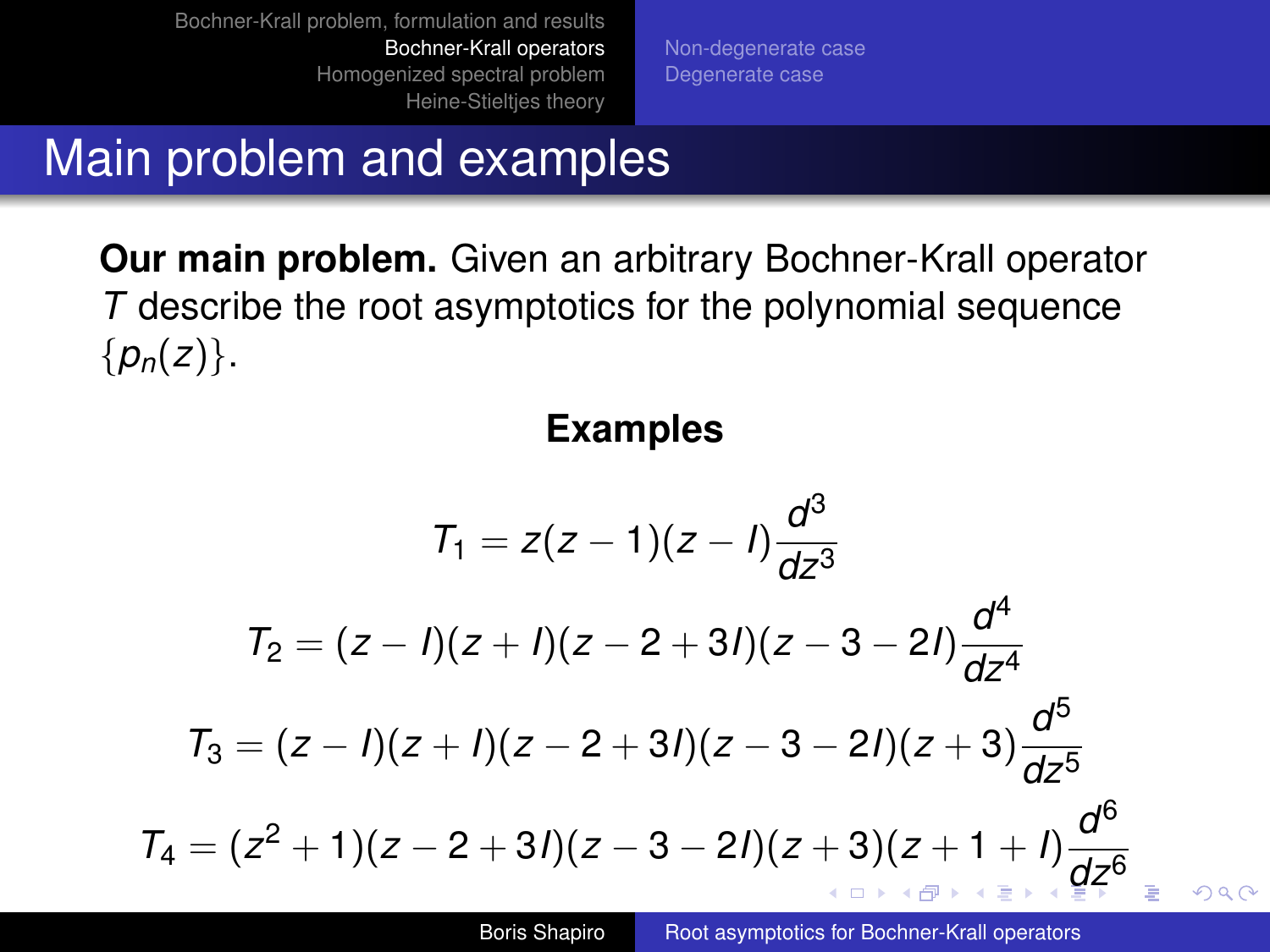[Non-degenerate case](#page-11-0) [Degenerate case](#page-16-0)

# <span id="page-10-0"></span>Roots of eigenpolynomials



#### Figure: Roots of  $p_{55}(z)$  for the a[bov](#page-9-0)e [T](#page-9-0)['s.](#page-10-0)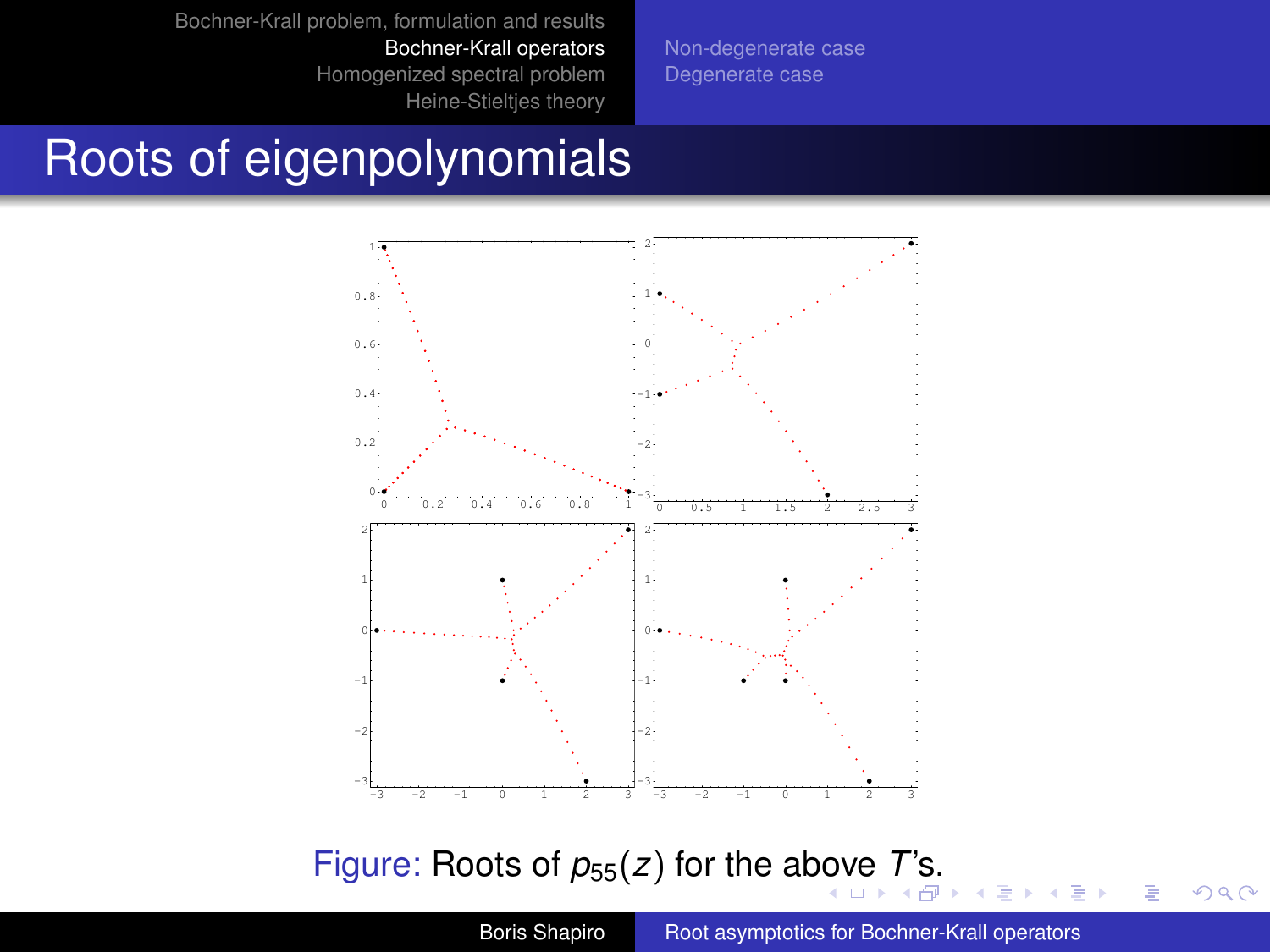[Non-degenerate case](#page-11-0) [Degenerate case](#page-16-0)

## <span id="page-11-0"></span>Basic Definitions

**Definition 3.** Cauchy transform of a (complex-valued) measure  $\rho$  satisfying  $\int_{\mathbb C} d\rho(\xi) < \infty$  is given by

$$
C_{\rho}(z)=\int_{\mathbb{C}}\frac{d\rho(\xi)}{z-\xi}.
$$

**Example.** If  $d\rho(z) = \frac{1}{\pi\sqrt{1-x^2}}, x \in [-1,1]$  then  $C_\rho = \frac{1}{\sqrt{z^2}}$ <mark>⊥\_\_</mark> in  $\mathbb{C} \setminus [-1,1]$ 

**Definition 1.1.** A Bochner-Krall operator  $\mathcal{T} = \sum_{i=1}^k Q_i(z) \frac{d^i}{dz^i}$  $\frac{a}{dz^i}$  is called of **non-degenerate** if deg  $Q_k(z) = k$ .

メロメメ 御きメ 老き メ 悪き し

÷.  $QQ$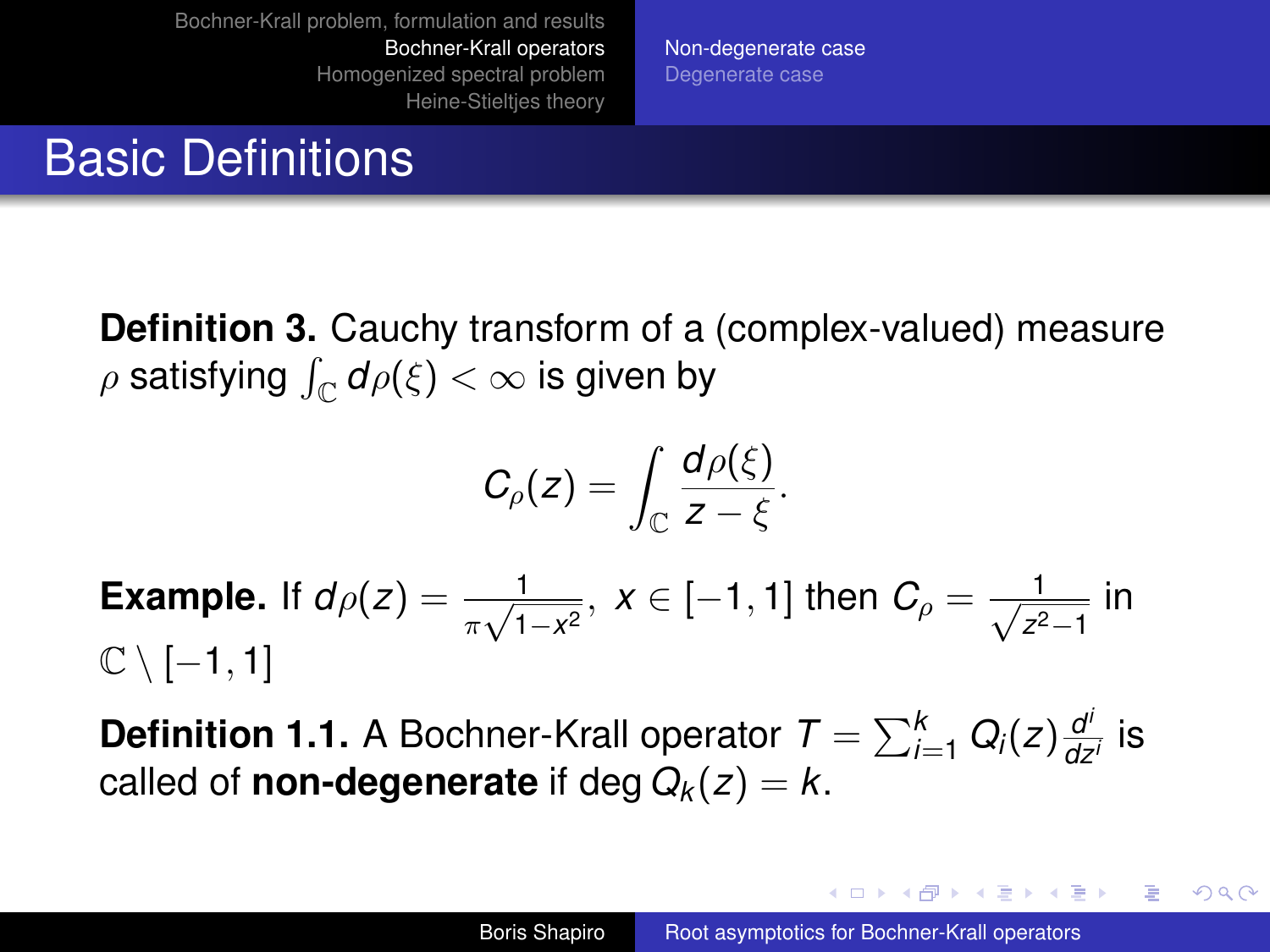First results

[Non-degenerate case](#page-11-0) [Degenerate case](#page-16-0)

#### **Proposition 1.2.** Assuming that each  $p_n(z)$  is monic and that  $\Psi(z) = \lim_{n \to \infty} \frac{p'_n(z)}{n p_n(z)}$  $\frac{p_n'(z)}{np_n(z)}$  exists in some open neighborhood Ω of  $\mathbb C$ one gets that  $\Psi(z)$  satisfies in  $\Omega$  the algebraic equation

$$
Q_k(z)\Psi^k(z)=1.
$$

**Theorem 1.1,** H. Rullgård. Let *Q<sup>k</sup>* (*z*) be a monic degree *k* polynomial.  $∃!$  probability measure  $\mu_0$  such that a) supp  $\mu_{\Omega}$  is compact: b) its Cauchy transform  $C_{\mu}$  satisfies the equation  $Q_k(z)C^k_\mu(z)=1$  almost everywhere in  $\mathbb C.$ 

**K ロ ト K 何 ト K ヨ ト K ヨ ト**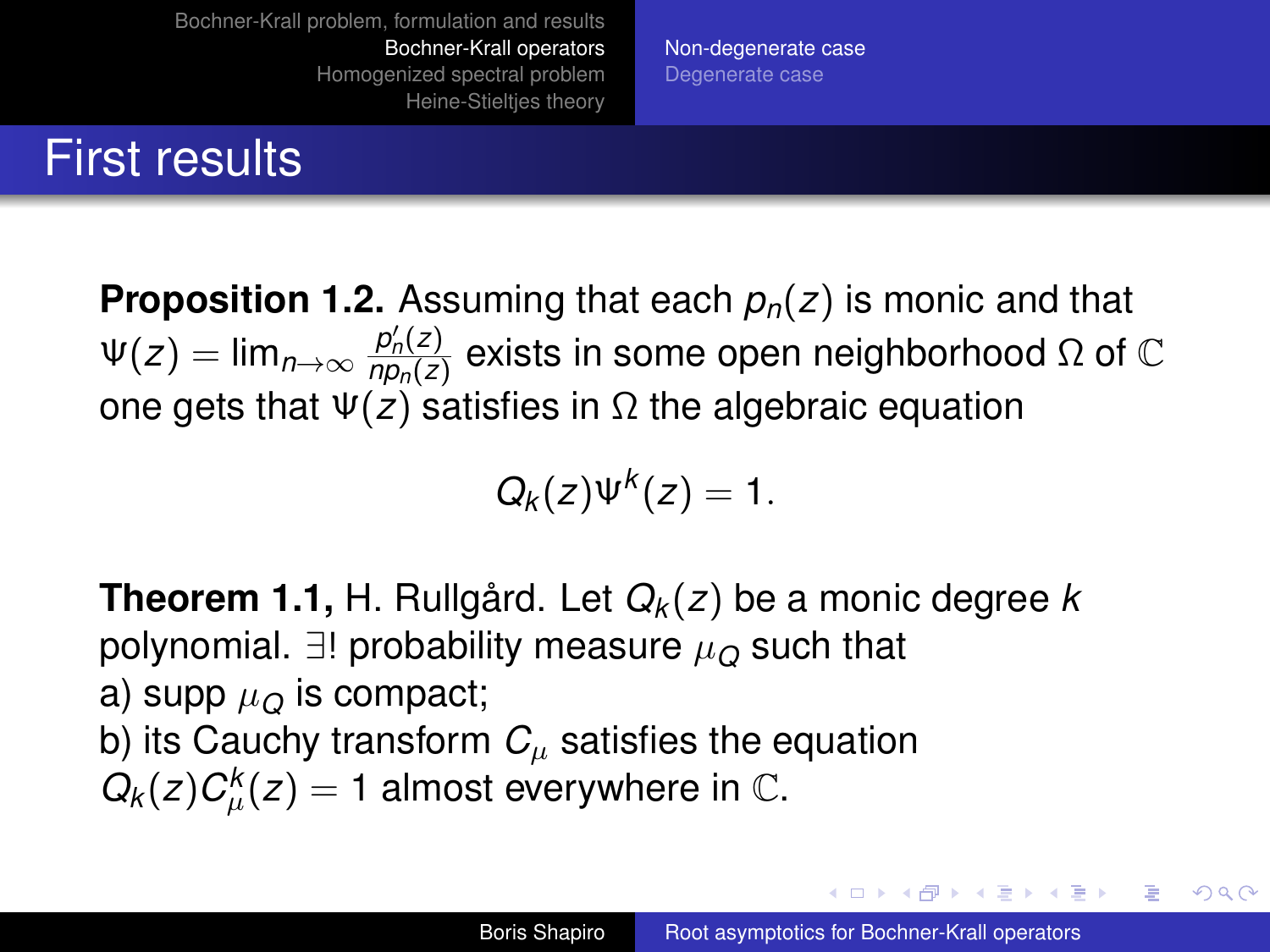[Non-degenerate case](#page-11-0) [Degenerate case](#page-16-0)

## Main Theorem

#### **Main theorem.** In the above notation

1) supp  $\mu_{\Omega}$  is a curvilinear tree which is straightened out by the analytic mapping

$$
\xi(z)=\int_a^z\frac{dz}{\sqrt[k]{Q_k(z)}}.
$$

2) supp  $\mu_{\Omega}$  contains all the zeros of  $Q_k(z)$  and is contained in the convex hull of those.

3) There is a natural formula for the angles between the branches and the masses of the branches satisfy Kirchhoff law.

イロメ イ押メ イヨメ イヨメー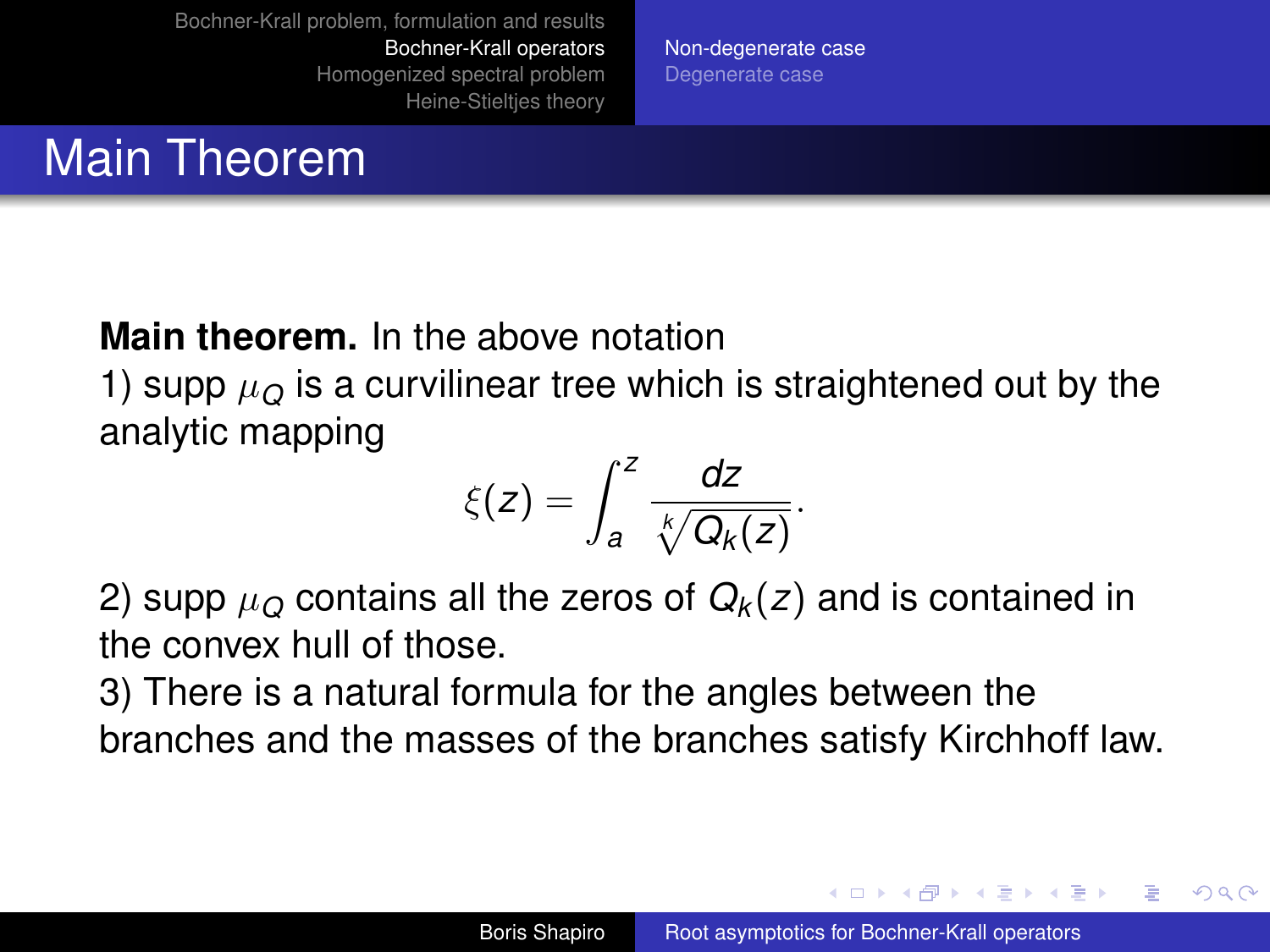[Non-degenerate case](#page-11-0) [Degenerate case](#page-16-0)

## <span id="page-14-0"></span>**Illustration**



Figure: The measure  $\mu_Q$  before and after the transformation.

Here  $Q(z) = (z - 1)(z - 3)(z - 1)$ 

←母

× 画

4日下

 $\rightarrow$  3  $\pm$  3  $\rightarrow$ 

 $2990$ 

B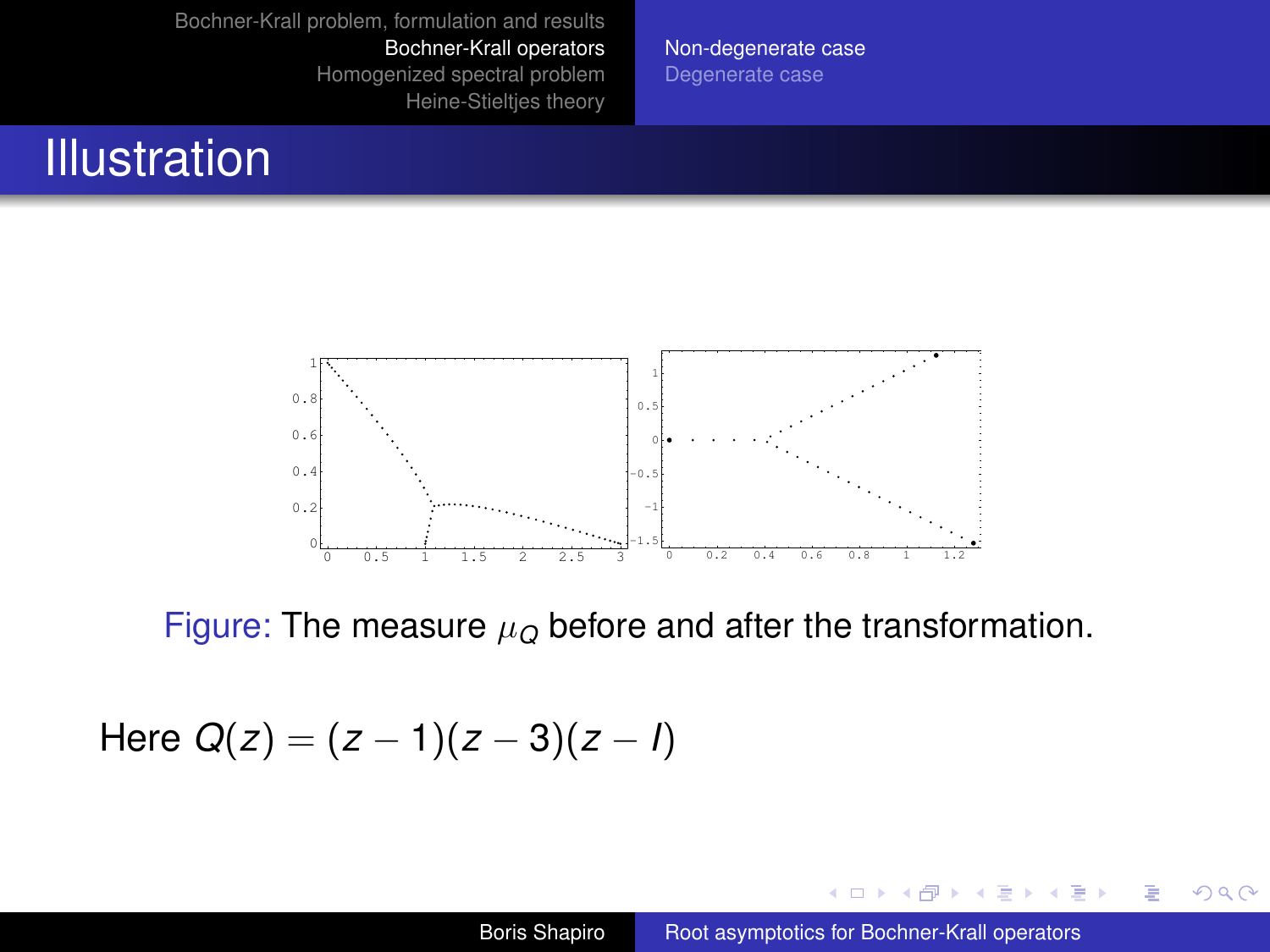[Non-degenerate case](#page-11-0) [Degenerate case](#page-16-0)

## <span id="page-15-0"></span>Illustration cont.



Figure: Example of a  $\mu$ <sup> $\alpha$ </sup> with angles.

**Speculation.** Distribution should be related to the algebraic  $\mathsf{curve} \; \mathsf{y}^k = \mathsf{Q}_k(z)$  $\mathsf{curve} \; \mathsf{y}^k = \mathsf{Q}_k(z)$  $\mathsf{curve} \; \mathsf{y}^k = \mathsf{Q}_k(z)$  $\mathsf{curve} \; \mathsf{y}^k = \mathsf{Q}_k(z)$  $\mathsf{curve} \; \mathsf{y}^k = \mathsf{Q}_k(z)$  and Stokes lines for the [dif](#page-14-0)f[er](#page-0-0)e[nt](#page-15-0)[i](#page-16-0)[al](#page-0-0) [op](#page-34-0)erat[or.](#page-0-0)

 $2980$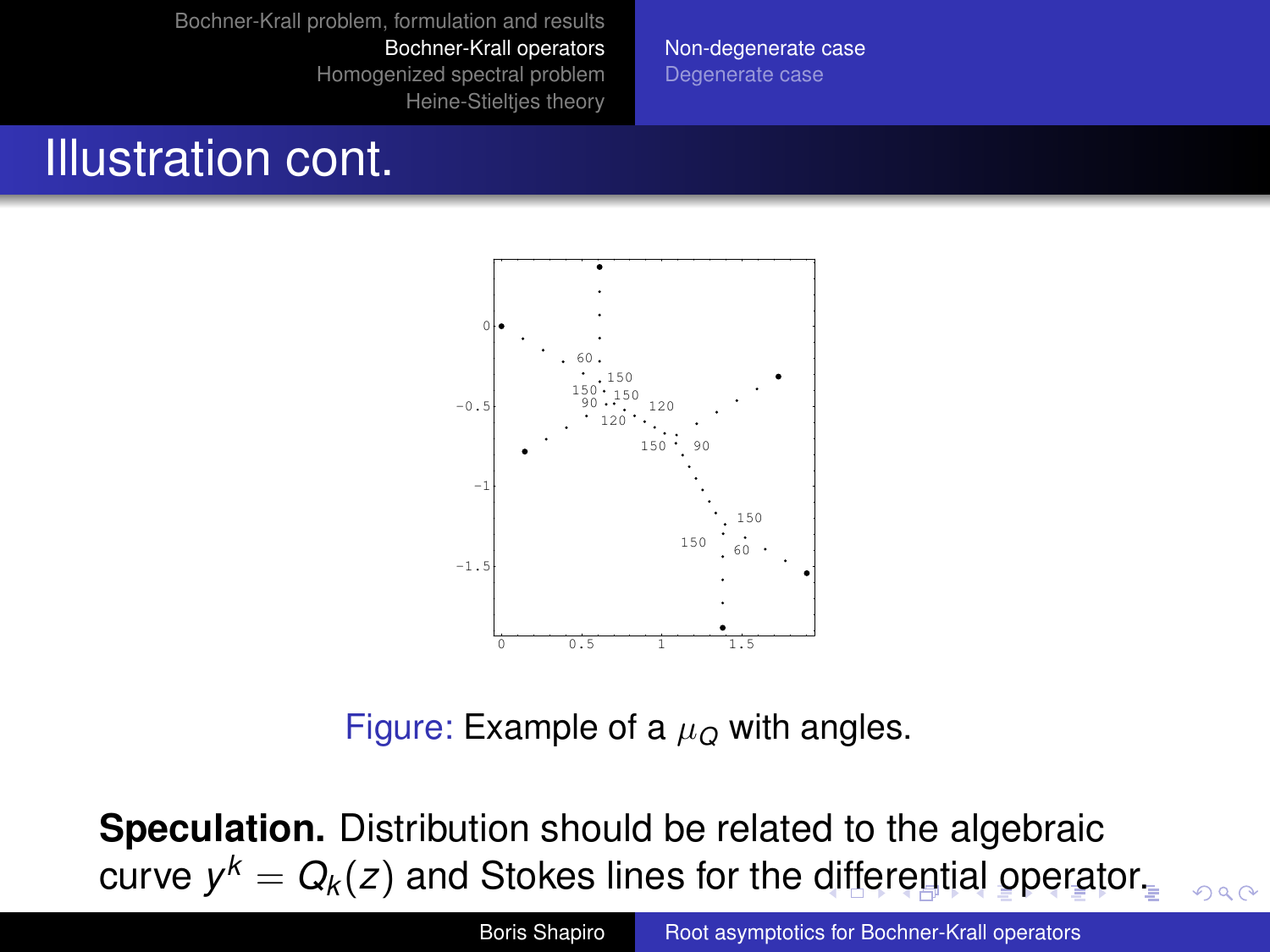[Non-degenerate case](#page-11-0) [Degenerate case](#page-16-0)

## <span id="page-16-0"></span>Degenerate case

A Bochner-Krall operator *T* of order *k* is called **degenerate** iff deg  $Q_k < k$ .

Examples:  $T = z \frac{d^2}{dz^2} + (az + b) \frac{d}{dz}, T = \frac{d^2}{dz^2} + (az + b) \frac{d}{dz}$ *dz* leading to Laguerre resp. Hermite polynomials.

**Proposition.**The union of all roots of all polynomial eigenfunctions of a Bochner-Krall operator *T* is unbounded if and only if *T* is degenerate.

**Question.** Given a degenerate *T* with the family of eigenpolynomials  $\{p_n(z)\}\$  how fast does the maximum modulus among the roots of  $p_n(z)$  grow?

イロト イ団ト イヨト イヨト

ă,  $QQ$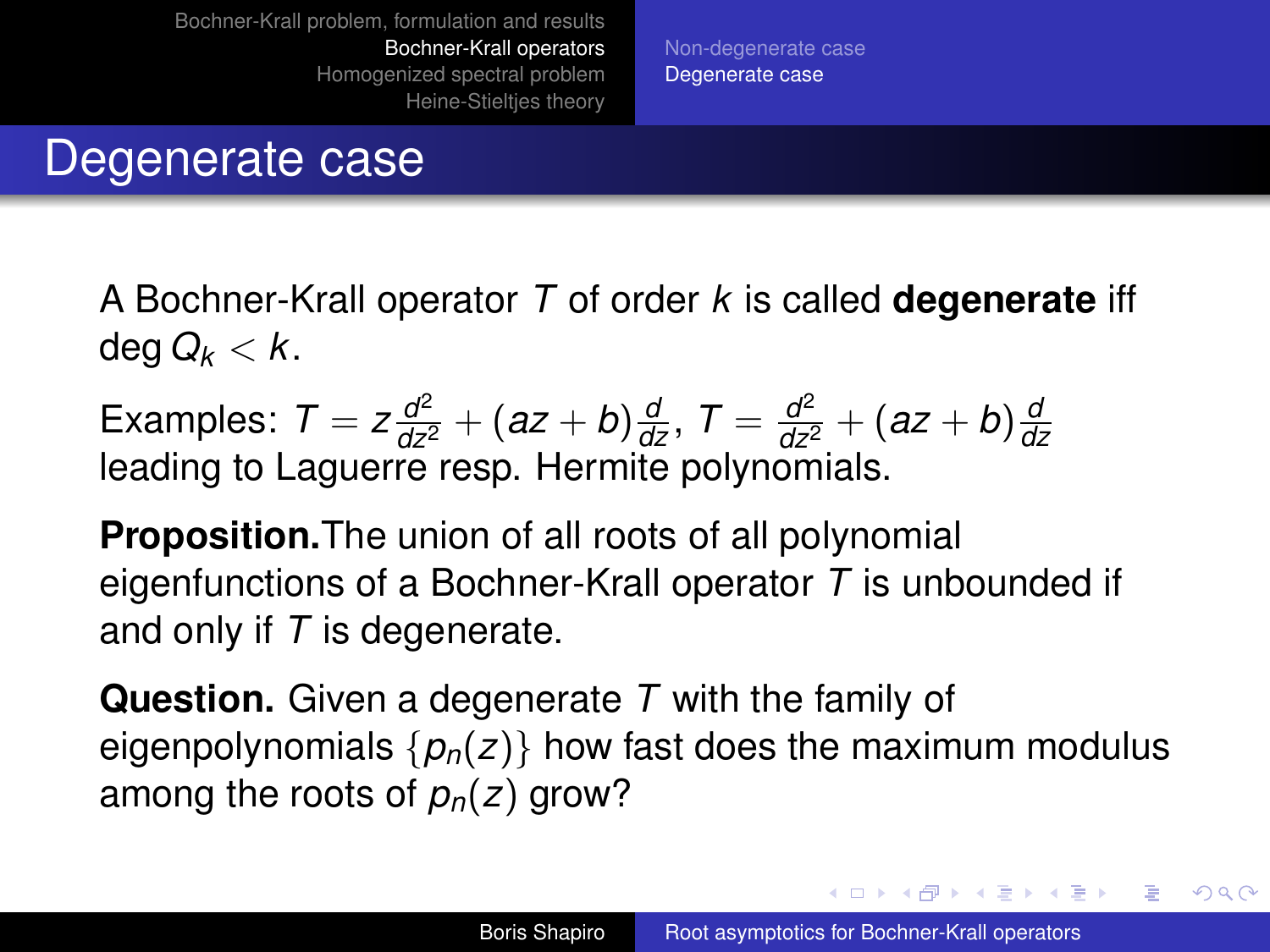[Non-degenerate case](#page-11-0) [Degenerate case](#page-16-0)

## Main Conjecture

**Conjecture.** (T.Bergkvist) Given a degenerate  $T = \sum_{j=1}^{k} Q_j(z) \frac{d^j}{dz^j}$  denote by *j*<sub>0</sub> the largest *j* for which  $deg Q_i(z) = j$ . Then

$$
\lim_{n\to\infty}\frac{r_n}{n^d}=c_T
$$

where  $c_{\text{T}} > 0$  is a positive constant and

$$
d:=\max_{j\in [j_0+1,k]}\left(\frac{j-j_0}{j-\deg Q_j}\right).
$$

イロト イ団ト イヨト イヨト

ă,  $QQ$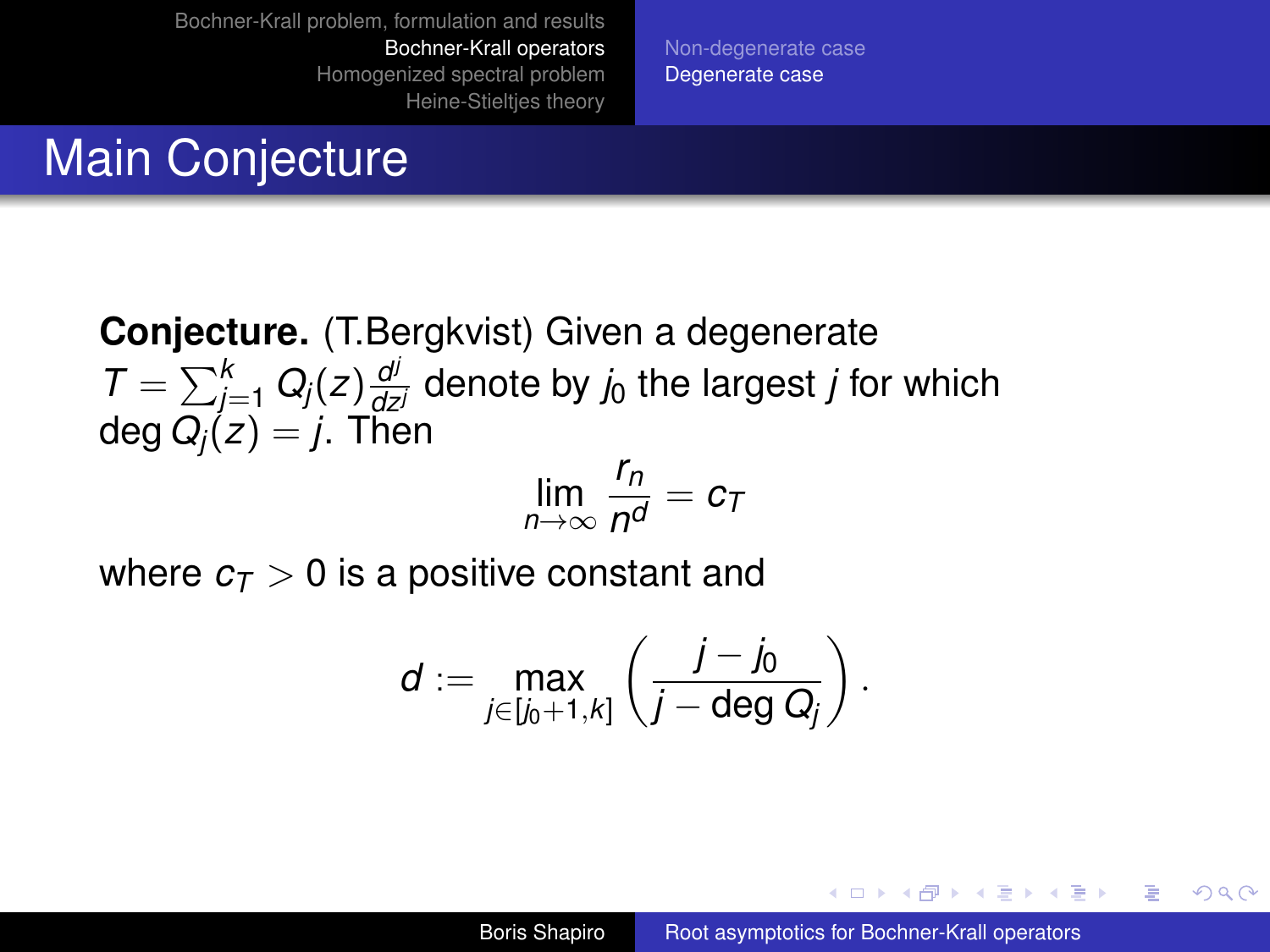[Non-degenerate case](#page-11-0) [Degenerate case](#page-16-0)

# Main Conjectural Corollary

The Cauchy transform  $C(z)$  of the asymptotic root measure  $\mu$ of the scaled eigenpolynomial  $q_n(z) = p_n(n^d z)$  of a degenerate *T* satisfies the following algebraic equation for almost all complex *z*:

$$
\mathsf{z}^{j_0}C^{j_0}(\mathsf{z})+\sum_{j\in\mathsf{A}}\alpha_{j,\mathsf{deg}\,Q_j}\mathsf{z}^{\mathsf{deg}\,Q_j}C^j(\mathsf{z})=1,
$$

where *A* is the set consisting of all *j* for which the maximum *d* := max<sub>*j*∈[*j*<sub>0</sub>+1,*k*] ( $\frac{j-j_0}{j−deg}$ </sub> *j−l*eg*Q<sub>j</sub>*) is attained, i.e.  $A = \{j : (j - j_0)/(j - \deg Q_j) = d\}.$ 

イロメ イ押メ イヨメ イヨメー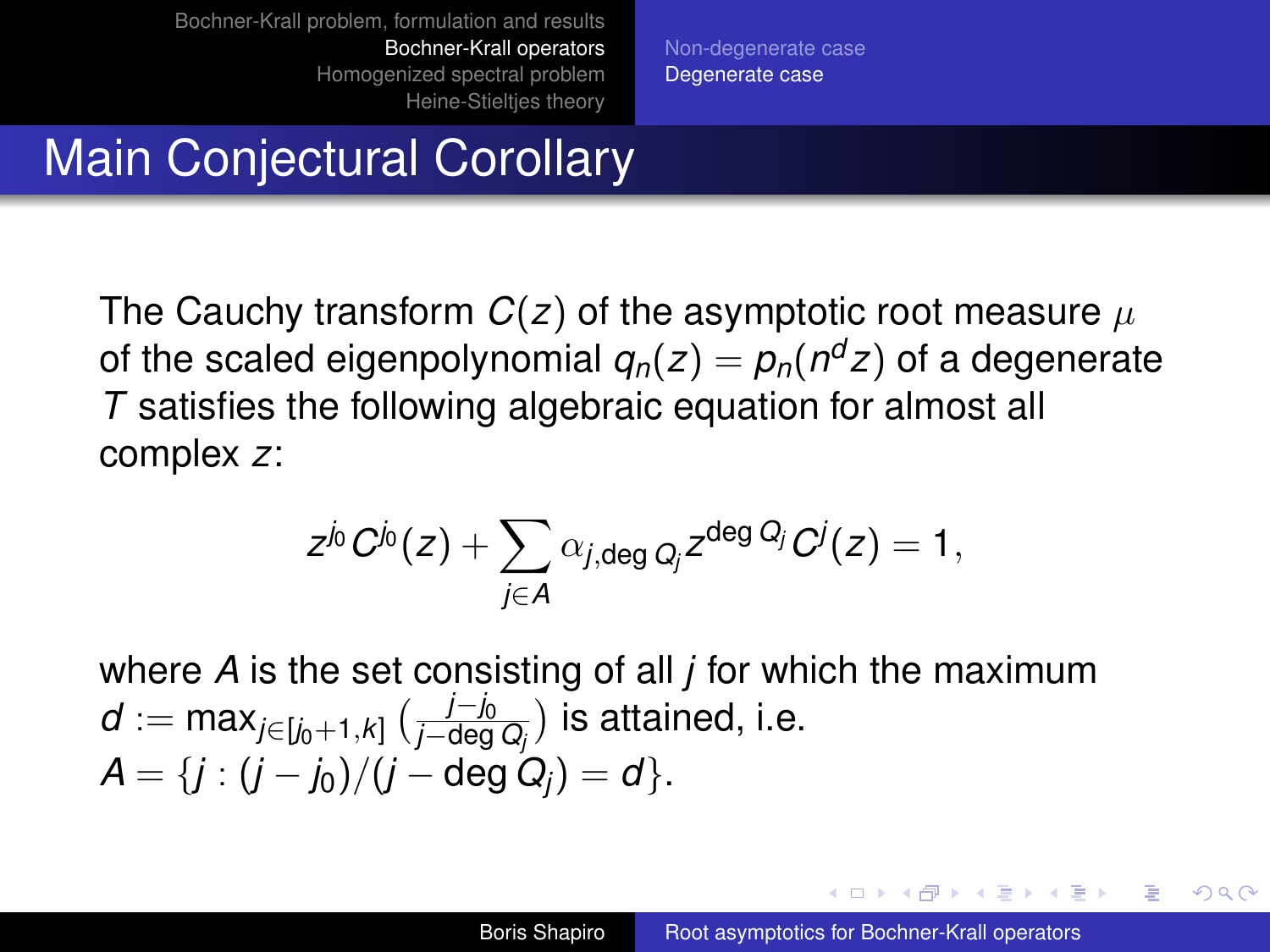[Non-degenerate case](#page-11-0) [Degenerate case](#page-16-0)

## More Pictures



#### Figure: Degenerate case.

Boris Shapiro [Root asymptotics for Bochner-Krall operators](#page-0-0)

€ □ 下 ←← × €  $\mathbf{y} \rightarrow \mathbf{z}$ 

÷.

 $299$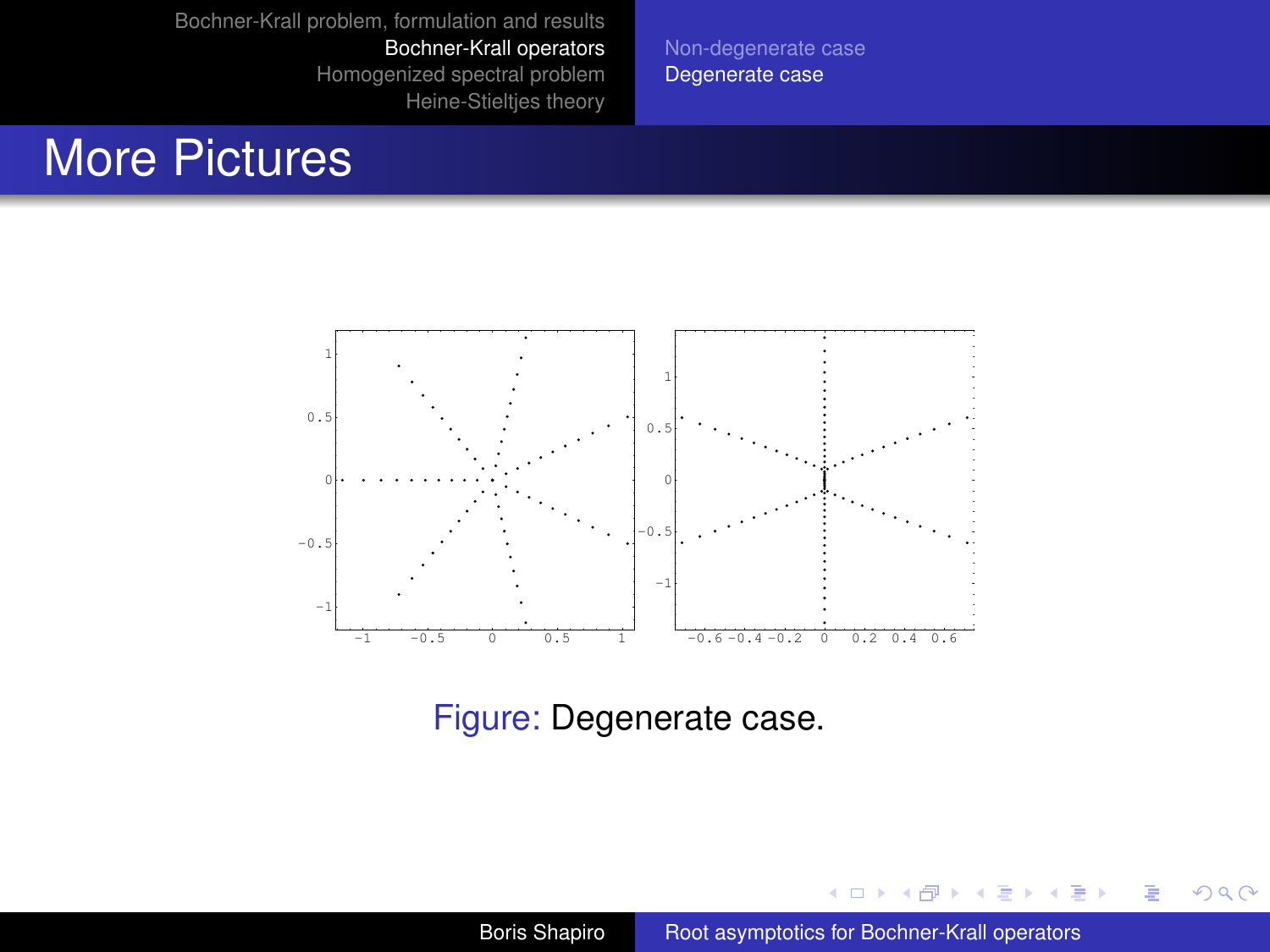[Non-degenerate case](#page-11-0) [Degenerate case](#page-16-0)

<span id="page-20-0"></span>What do we need to solve Bochner-Krall problem?

#### Problem (Seems doable)

*Assuming that Bergkvist's conjecture is settled, deduce the information about the support and the density of the measure from the above algebraic equation.*

In particular,

#### **Conjecture**

*The support of the measure satisfying a.e. the algebriac equation of T.Bergkvist is always a tree.*

イロメ イ押 メイヨメ イヨメ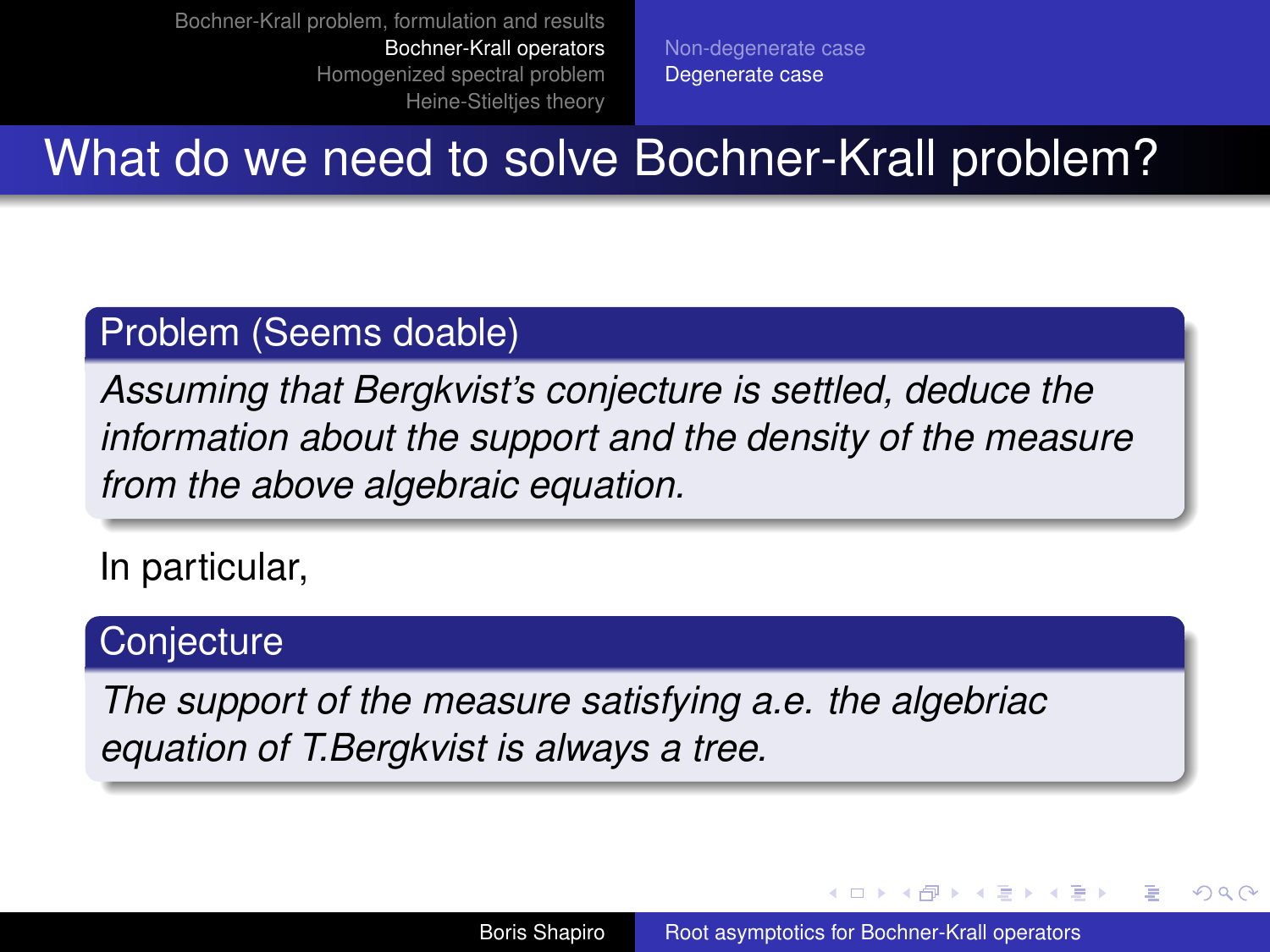[Non-degenerate case](#page-11-0) [Degenerate case](#page-16-0)

# <span id="page-21-0"></span>What do we need to solve Bochner-Krall problem? cont.

#### Problem

*Assuming that* {*pn*(*x*)} *is an OPS with respect to a positive measure with unbounded (connected?) support on* R*, is there an asymptotic root-counting measure for the scaled roots of* {*pn*(*x*)}*?*

#### Problem

*If such a measure exists, can one get it explicitly for some natural classes of OPS?*

(Such results are known if the support is compact but in the unbounded case there seems to be no inf[orm](#page-20-0)[at](#page-22-0)[i](#page-20-0)[on](#page-21-0)[!\)](#page-22-0)

 $\Omega$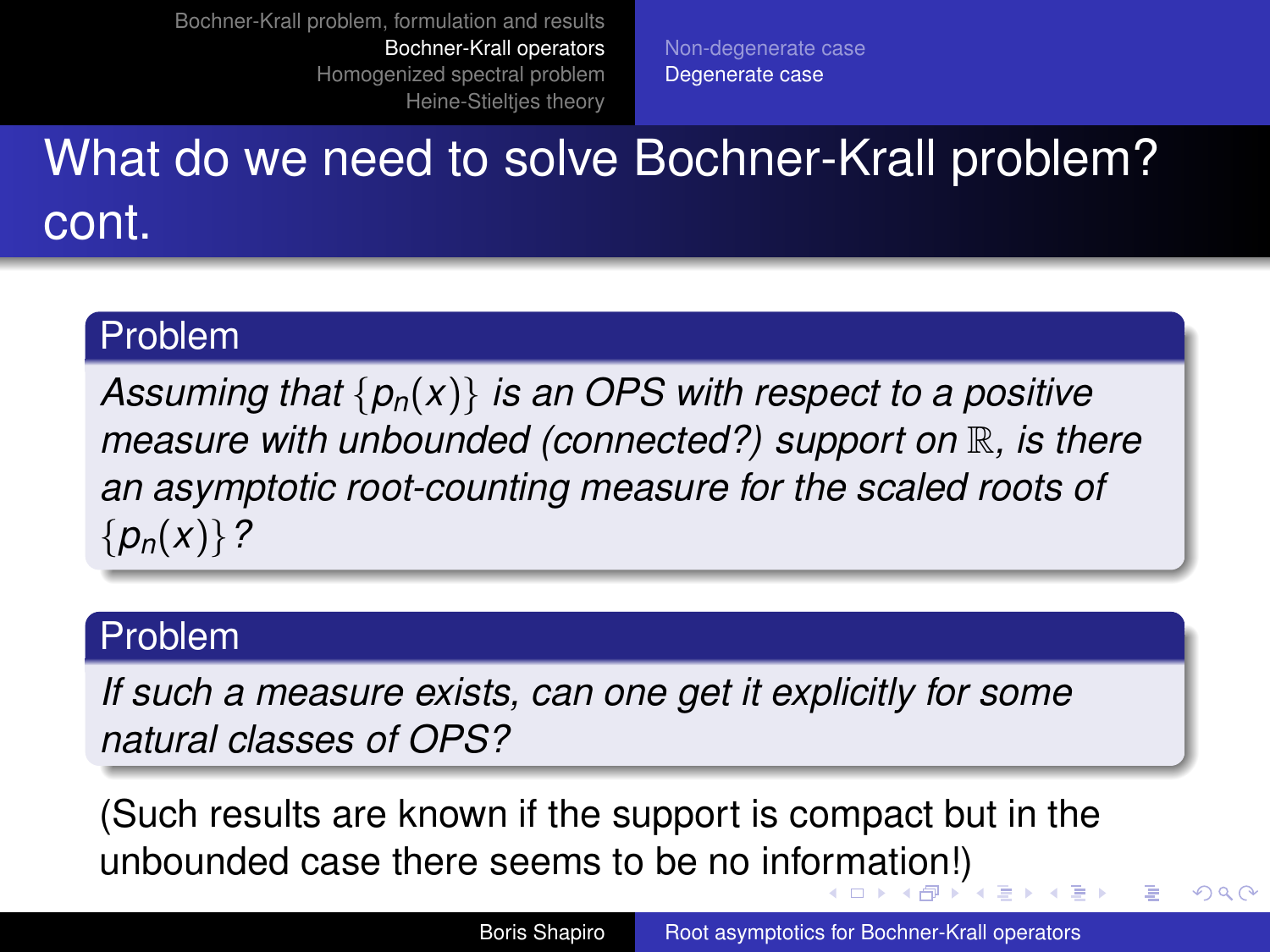# <span id="page-22-0"></span>Homogenized stuff (non-degenerate case so far)

Only the leading coefficient was important in the previous set-up which is unfare! To improve the situation we use (following Wasow, Fedoryuk etc) the *homogenized spectral problem* of the form

$$
T_{\lambda}=\sum_{i=0}^k Q_i(z)\lambda^{k-i}\frac{d^i}{dz^i},
$$

where each  $Q_i(x) = a_{ii}z^i + a_{i,i-1}z^{i-1} + \ldots$  is a polynomial of degree *i*.

イロメ イ押メ イヨメ イヨメー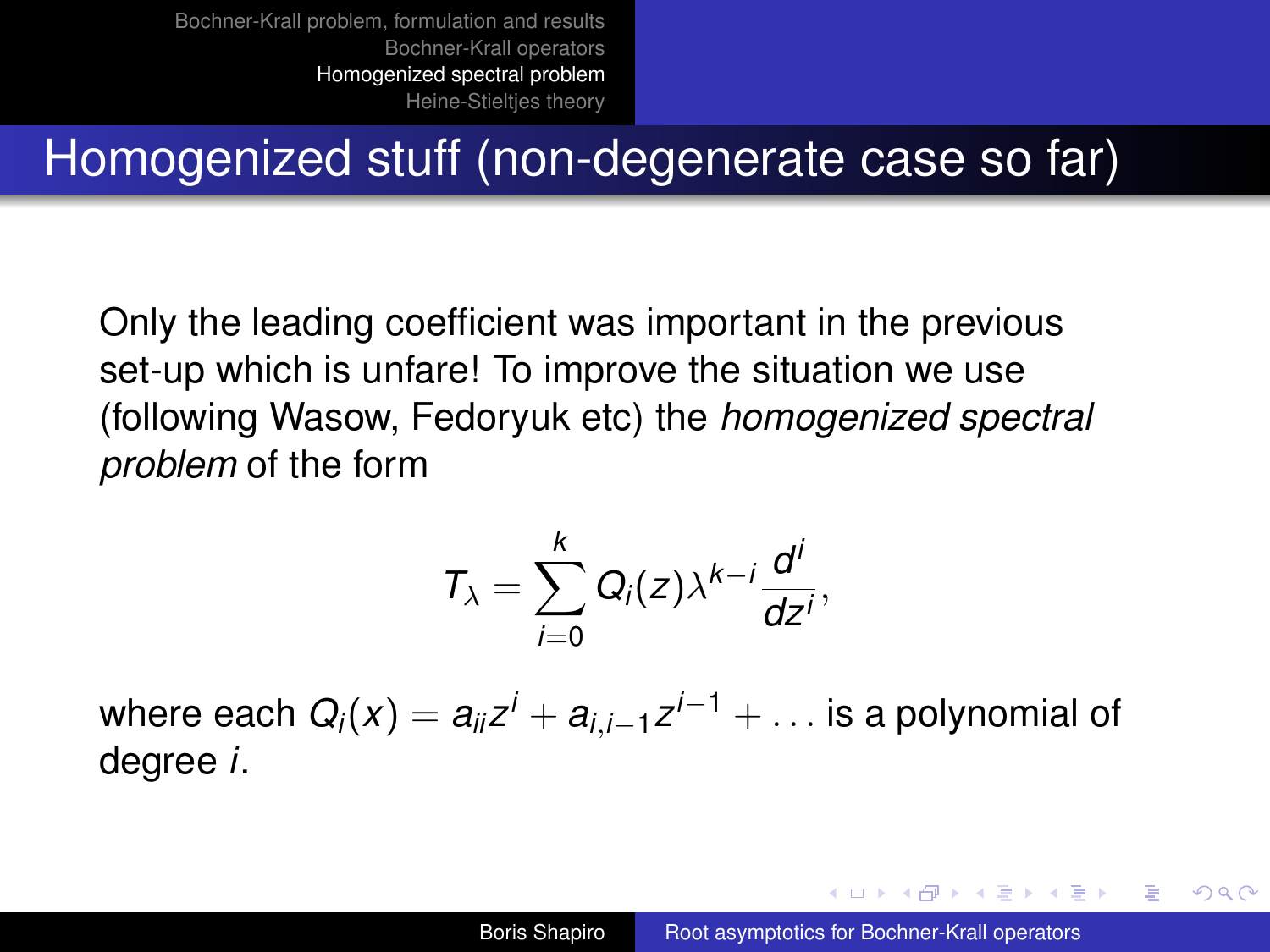## basic facts

**Definition** . A non-degenerate *T* is called **of general type** iff  $\sum_{i=1}^k$  $\sum_{i=0}^{k} a_{ii} \lambda^{k-i} = 0$  has *k* distinct zeros.

### **Proposition 2.1.** If *T* is of general type,

1) for all sufficiently large *n* there exist exactly *k* distinct values  $\lambda_{n,j},\ j=1,\ldots,k$  of the spectral parameter  $\lambda$  such that the operator  $T_{\lambda}$  has a polynomial eigenfunction  $p_{n,i}(z)$  of degree *n*.

2) Asymptotically  $\lambda_{n,i} \sim n\lambda_i$  where  $\lambda_1, \ldots, \lambda_k$  is the set of roots of the algebraic equation  $\sum_{i=0}^k a_{i,i}x^{k-i}=0$ .

イロト イ団ト イヨト イヨト

ă,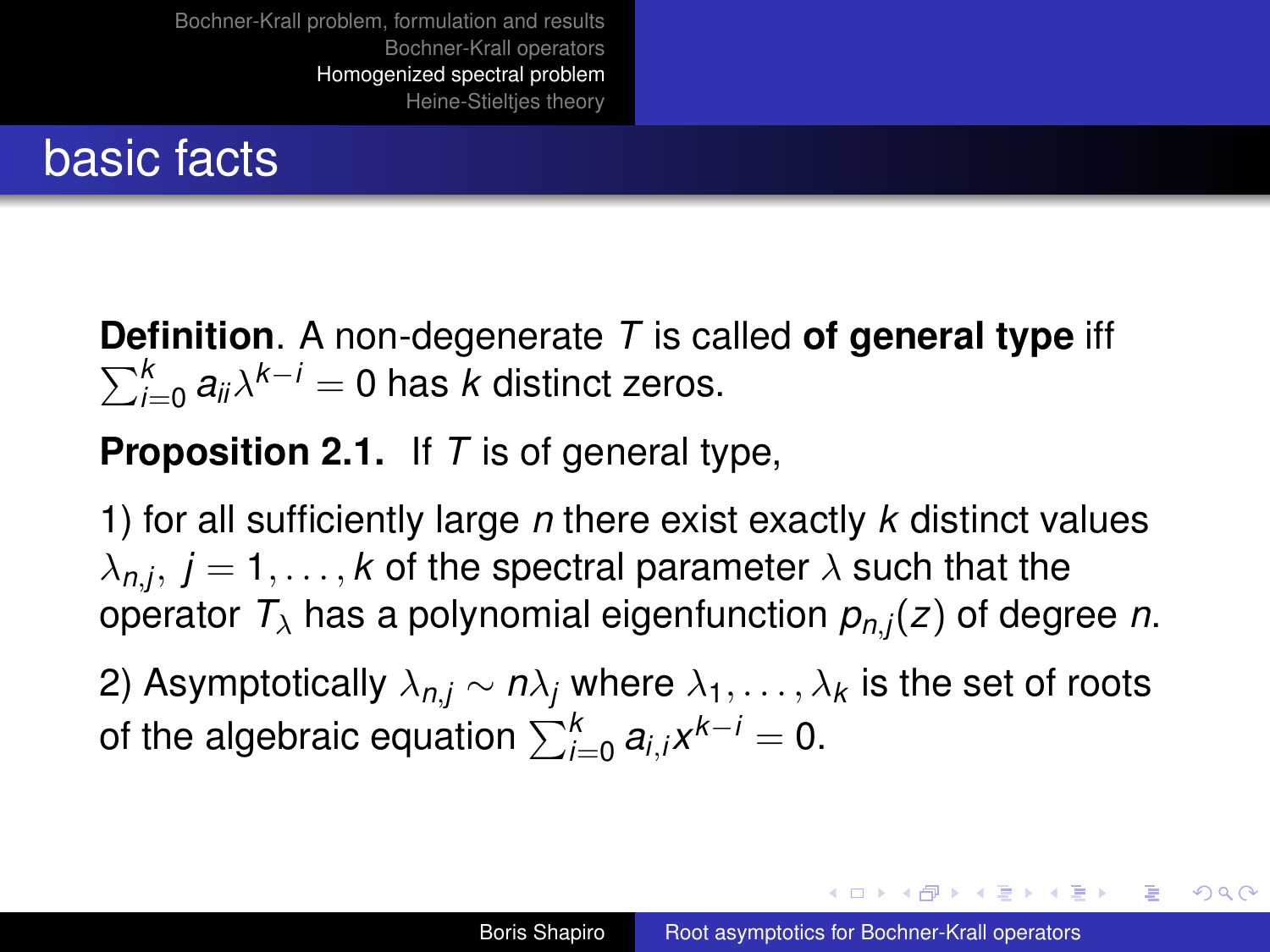## <span id="page-24-0"></span>main conjectures

**Conjecture 1.** If T is of general type and all  $\lambda_1, \ldots, \lambda_k$  have distinct arguments then for each  $j = 1, \ldots, k$   $\exists$ ! probability measure  $\mu_i$  with compact support whose Cauchy transform  $C_i(z)$  satisfies almost everywhere in  $\mathbb C$ 

$$
\sum_{i=1}^k Q_i(z)(\lambda_j C_j(z))^i = 0.
$$

 $\mathsf{Conjecture\ 2.}\ \mathcal{C}_j(z)=\mathsf{lim}_{n\to\infty}\frac{p'_{n,j}(z)}{\lambda_n\cdot\mathsf{Im}\ n(z)}$  $\frac{\mu_{n,j}(z)}{\lambda_{n,j}\rho_{n,j}(z)}$  outside the support of  $\mu_i$  which is the union of finitely many segments of analytic curves.

イロメ 不優 トメ ヨ メ ス ヨ メー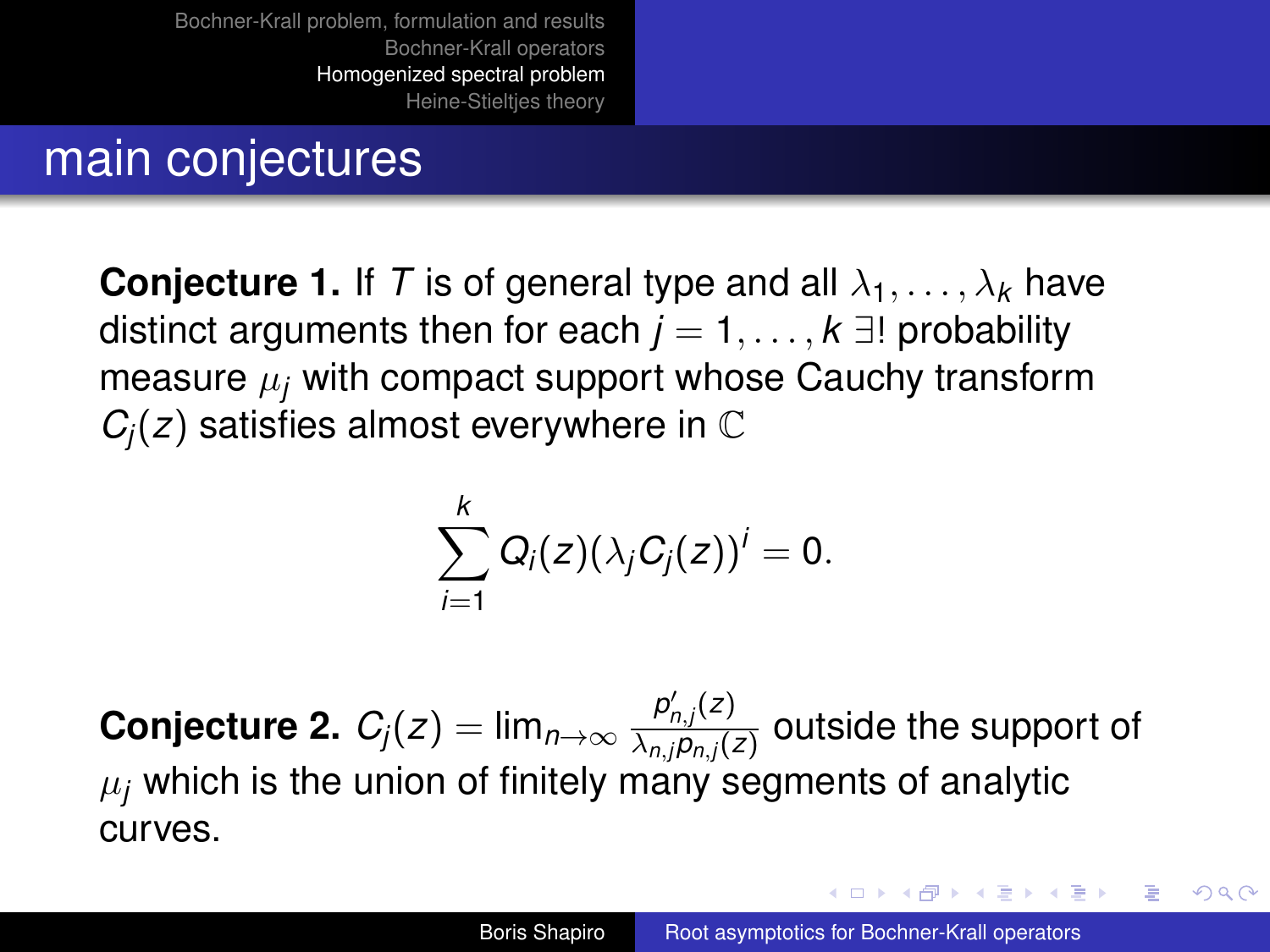## <span id="page-25-0"></span>Even more nice pictures

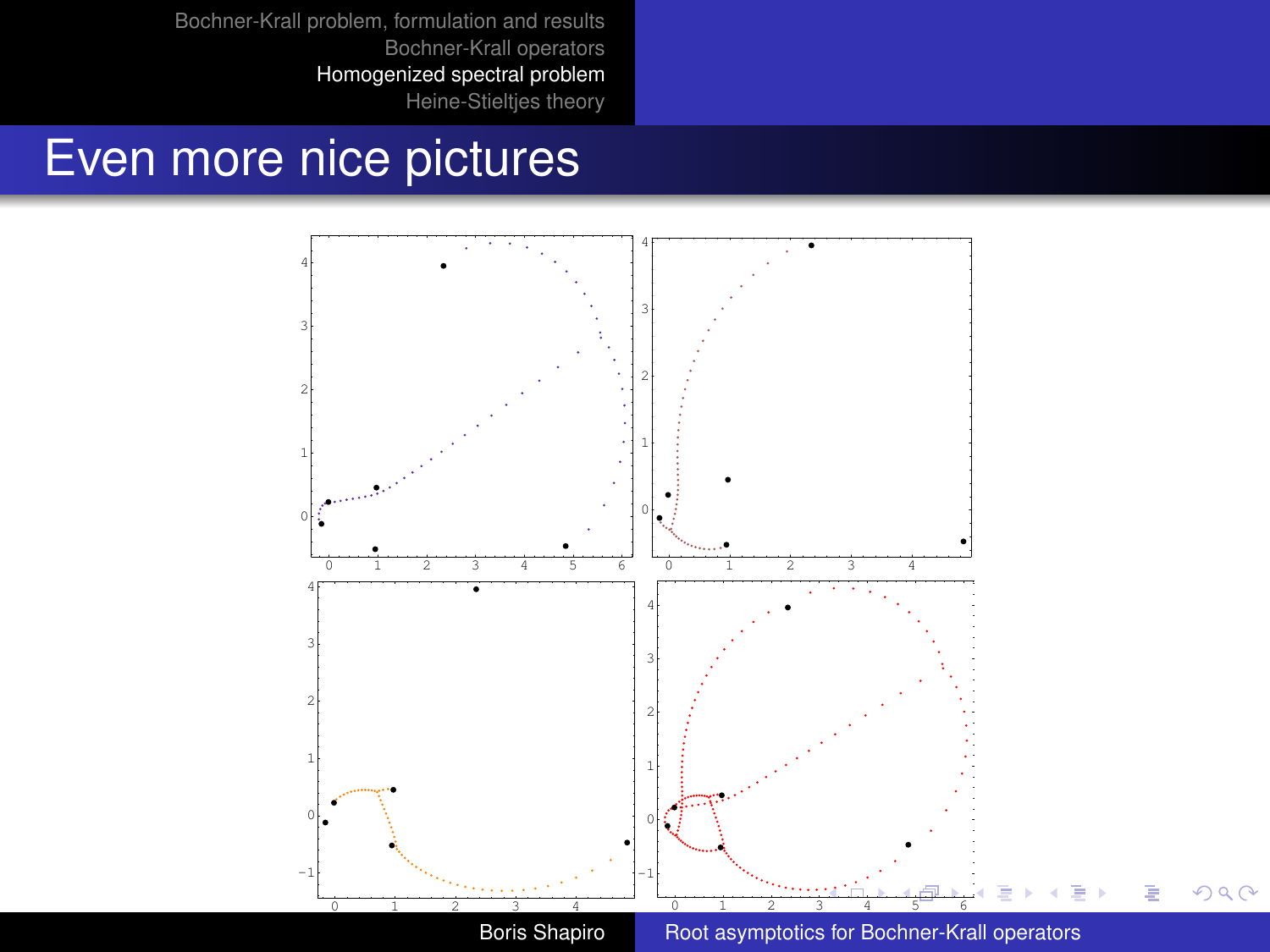# <span id="page-26-0"></span>**Remarks**

**Observation.** Near  $\infty \in \mathbb{CP}^1$  the Cauchy transforms  $\lambda_1 C_1(z), \ldots, \lambda_k C_k(z)$  are independent sections of the symbol equation of  $\mathcal{T}_\lambda$  considered as a branched cover over  $\mathbb{CP}^1.$ 

**Open Problems.** Find "explicit" description of the measures  $\mu_i$ and their supports. What is their relation to the plane curve  $\sum_{i=1}^{k} Q_i(z) y^i = 0$ ?

 $\left\{ \begin{array}{ccc} 1 & 0 & 0 \\ 0 & 1 & 0 \end{array} \right.$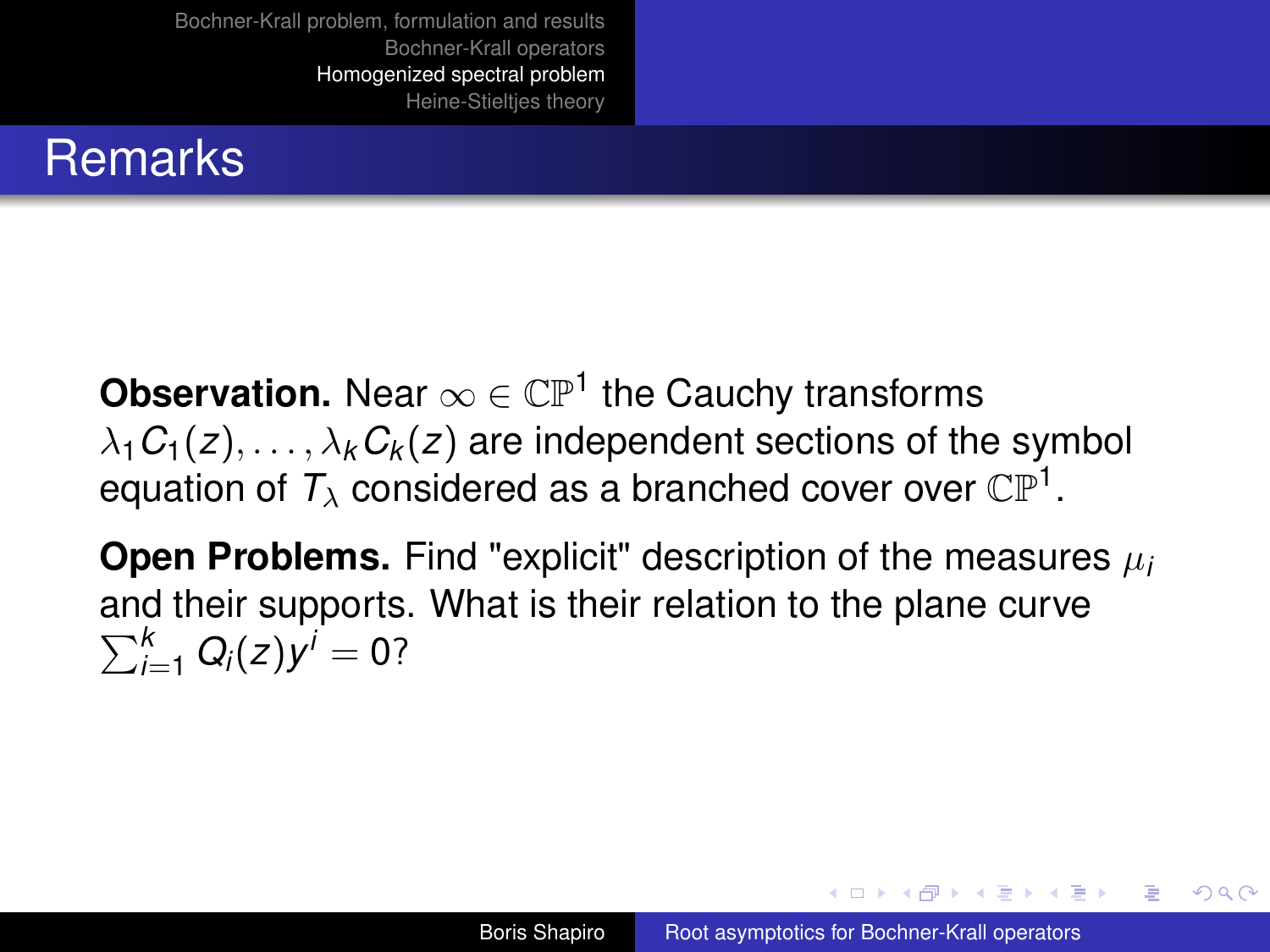# <span id="page-27-0"></span>Heine-Stieltjes theory

Take a general linear operator  $\mathcal{T} = \sum_{i=0}^k Q_i(z) \frac{d^i}{dz^i}$  with polynomial coefficients and set

$$
r = \max_i (\deg Q_i(z) - i).
$$

If  $r > 0$ , deg  $Q_k(z) = k + r$  and  $Q_k(z)$  has at least two distinct roots we call *T* **general Lame-type** operator.

Consider the generalized spectral problem

$$
T(p(z)) + V(z)p(z) = 0,
$$

where *p*(*z*) is an eigenpolynomial and *V*(*z*) is a spectral polynomial. (Classically, *p*(*z*) is called a **Stieltjes** polynomial and *V*(*z*) is called a **Van Vleck** polynomial.) Note that deg  $V(x) < r$ . イロメ イ押 メイヨメ イヨメ

 $\Omega$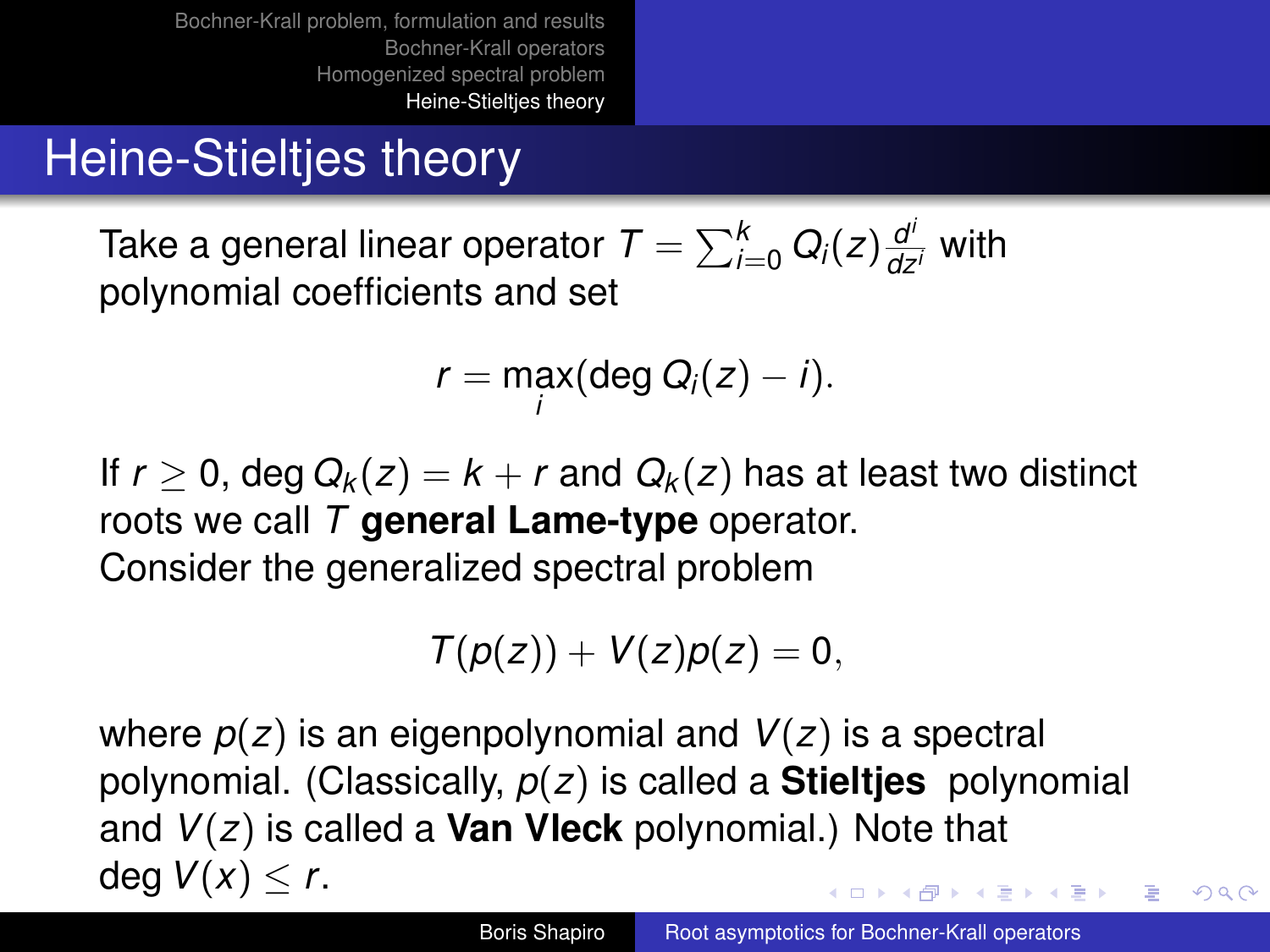

**Proposition 3.1.** Under the above assumptions for any sufficiently large *n* there exist exactly  $\binom{n+r}{r}$ *r* degree *n* Stieltjes polynomials *pn*,*j*(*z*) and corresponding Van Vleck polynomials *Vn*,*j*(*z*).

イロメ イ押メ イヨメ イヨメー

 $2990$ 

ă,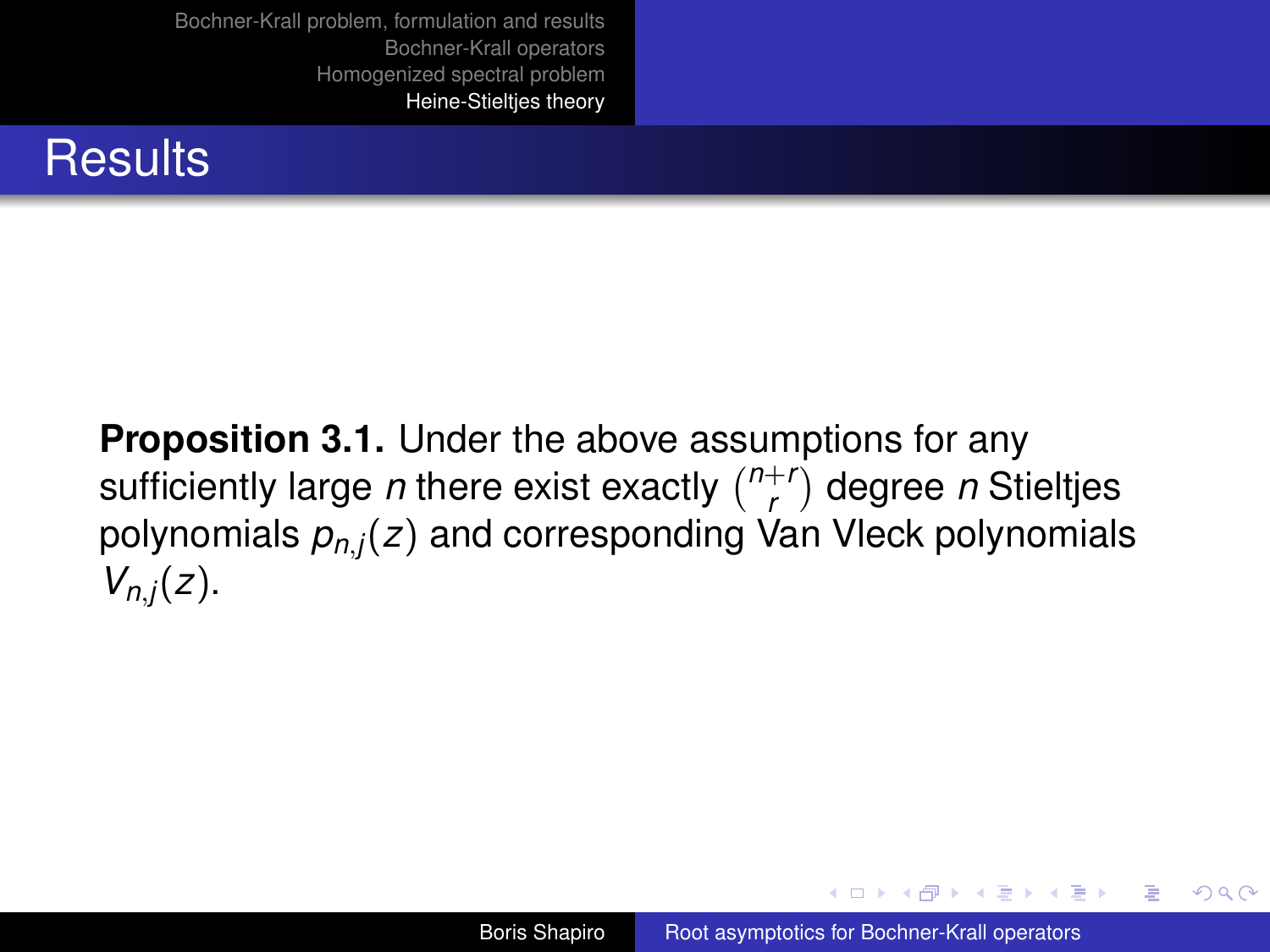# Results, cont.

**Proposition 3.2.** If a sequence  $\{V_{n,j_n}(z)\}, n = 1, \ldots,$  of scaled Van Vleck polynomials converge to some polynomial  $V(z)$  then the sequence of finite measures  $\mu_{n,i}$  of the corresponding family of eigenpolynomials  $\{p_{n,j_n}(z)\}$  converge to a measure  $\mu_{\widetilde{V}}$ <br>catiofying the proportion: satisfying the properties:

- a) supp  $\mu_{\widetilde{V}}$  is a forest of curvilinear trees;
- b) the union of the leaves of supp  $\mu_{\widetilde{V}}$  coincides with the union
- of all zeros of  $Q_k(z)$  and that of  $V(z)$ .
- c) supp  $\mu_{\tilde{\nu}}$  is straightened out by the transformation given by

$$
\int_a^z \frac{\widetilde{V}(z)dz}{Q_k(z)}.
$$

イロメ イ押 メイヨメ イヨメ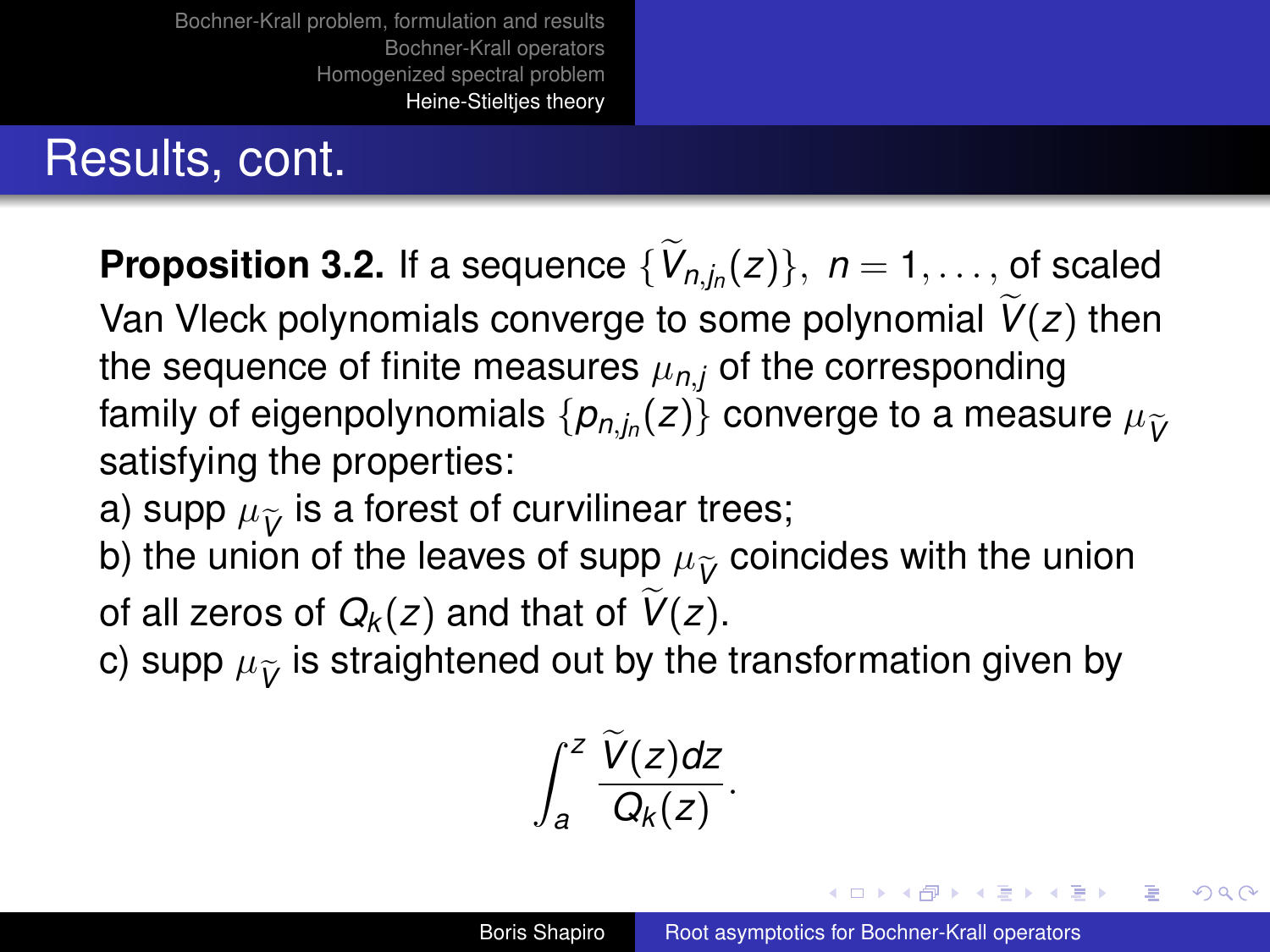## Example

$$
T = (z^2 + 1)(z + 2l - 3)(z - 3l - 2)\frac{d^3}{dz^3}
$$



Figure: Examples of µ*Q*'s for the above *T*.

4 ロ ▶ 4 伊

 $\mathbf{y} \rightarrow \mathbf{z}$ 

É ×  $\mathcal{A}$ 

÷.

 $299$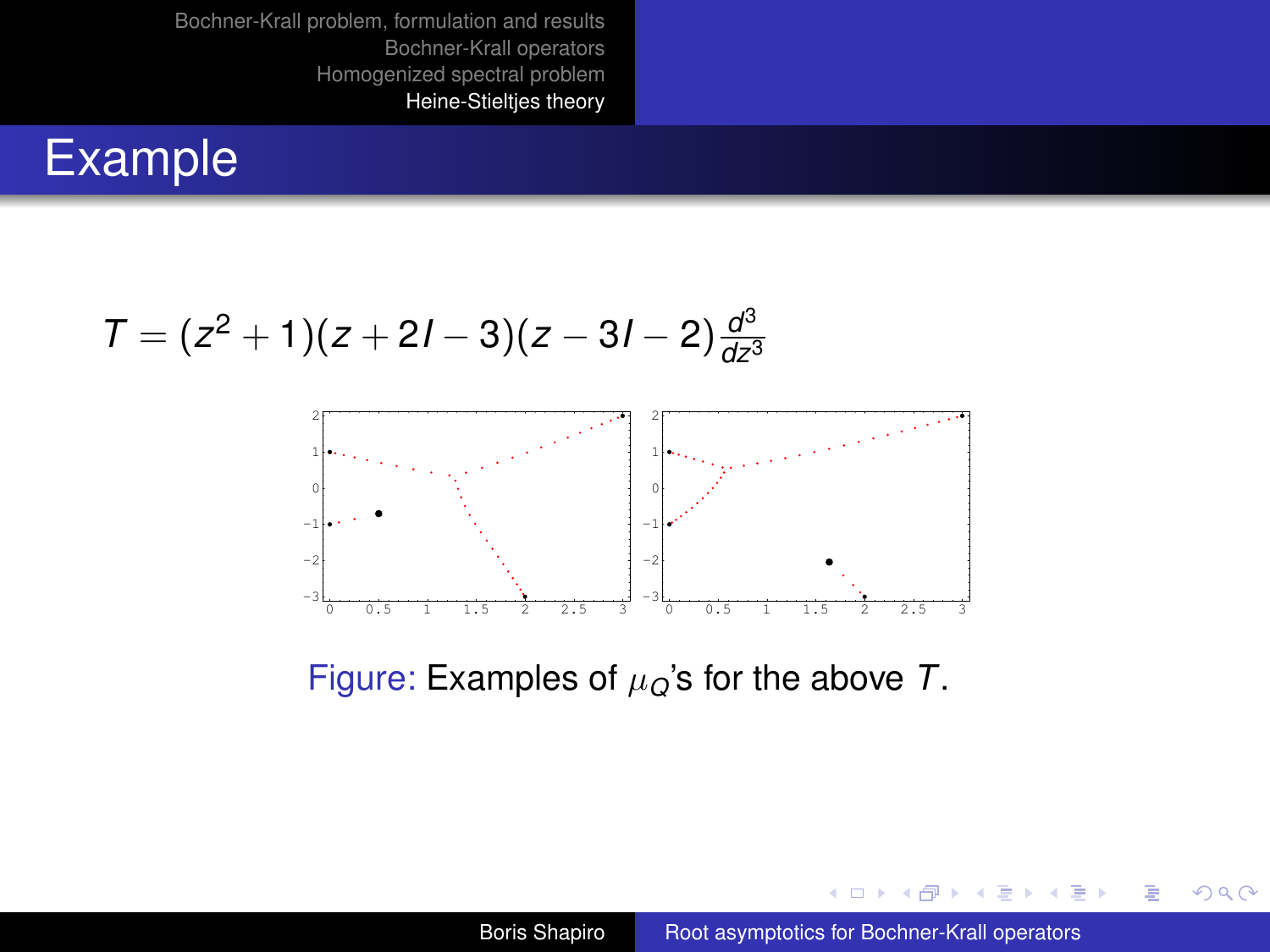



Figure: Union of µ*Q*'s for the above *T*.

(ロ) (伊)

 $A\cong A\rightarrow A\cong A$ 

÷.

 $2990$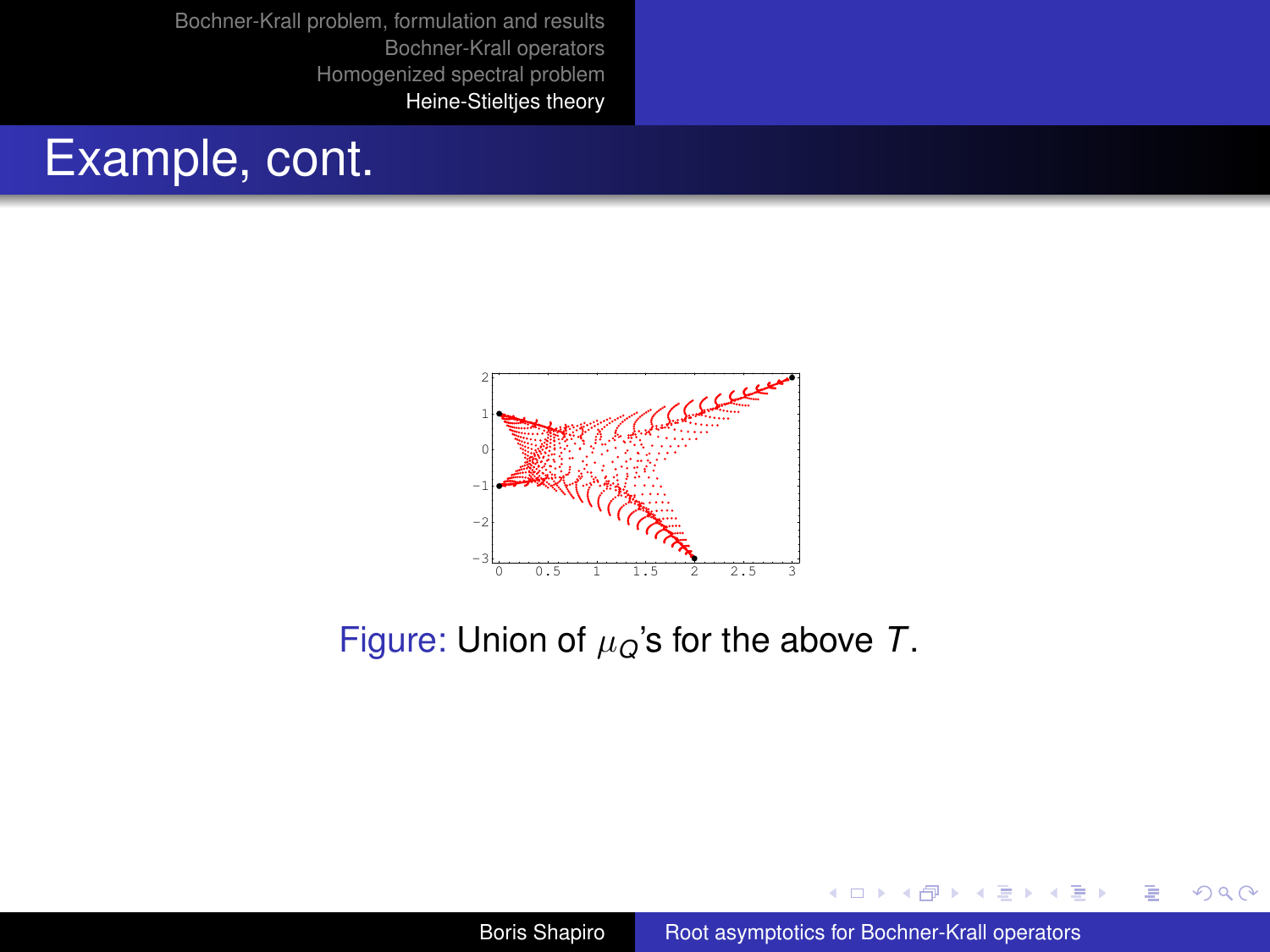



Figure: The union of roots for the Van Vleck polynomials for the above *T*.

4日)

 $2990$ 

ă,

B

×.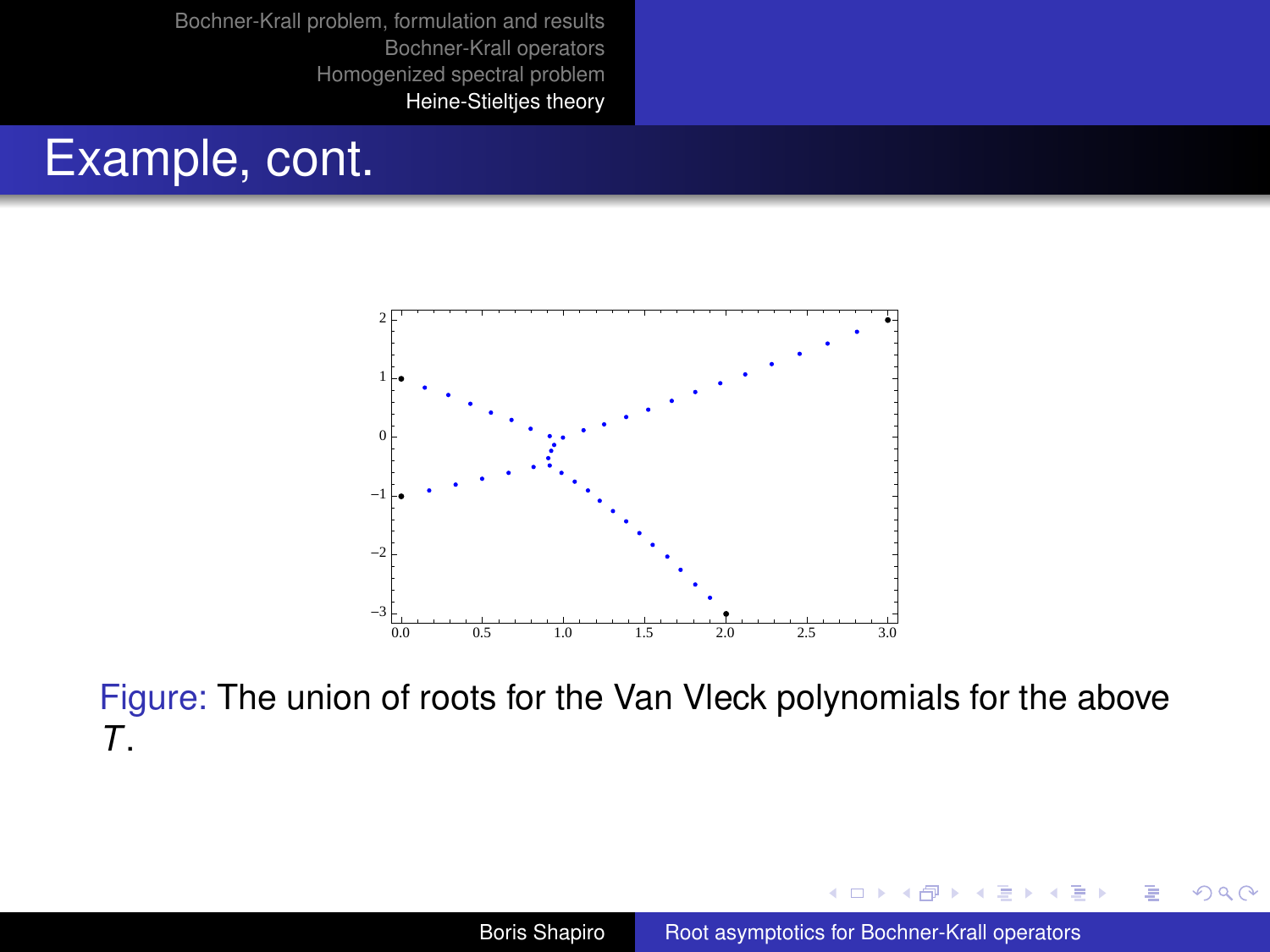



Figure: The union of roots for the Van Vleck polynomials for  $T = Q_5(z) \frac{d^4}{dz^4}$  $\frac{a}{dz^4}$ .

The asymptotic distributions for the roots of Van Vleck polynomials are completely unknown for operators of order > 2!

**K ロ ト K 伊 ト K ヨ ト K** 

 $290$ 

ă